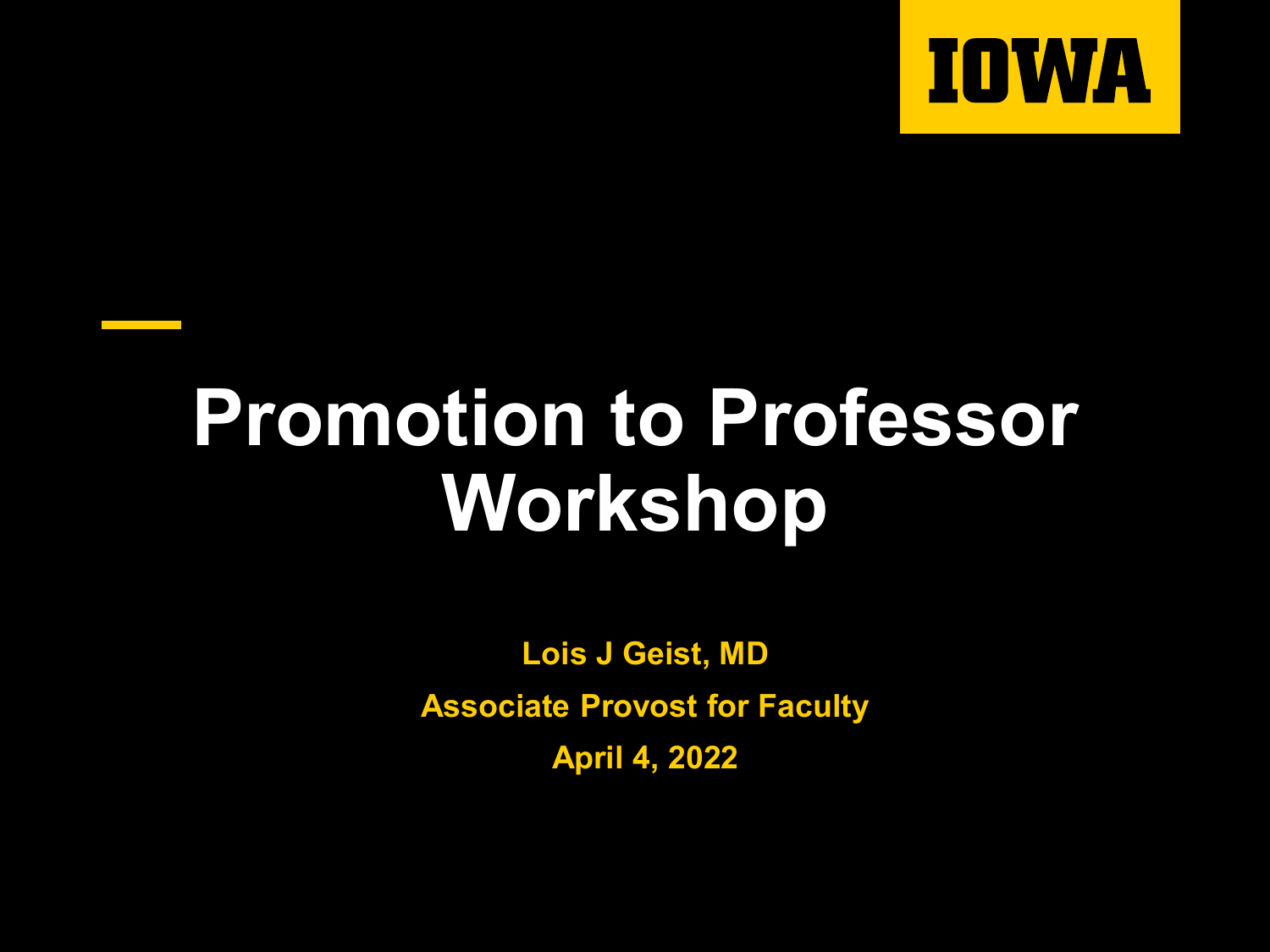# **Workshop Agenda**

- → Literature regarding Associate Professors
	- National and local considerations
- $\rightarrow$  Preparing for Promotion
	- Qualifications for professor
	- General recommendations
	- Post tenure review
- $\rightarrow$  Understanding the Process
	- **Procedures**
	- Candidate's responsibilities
	- Flow
- $\rightarrow$  Question and answer

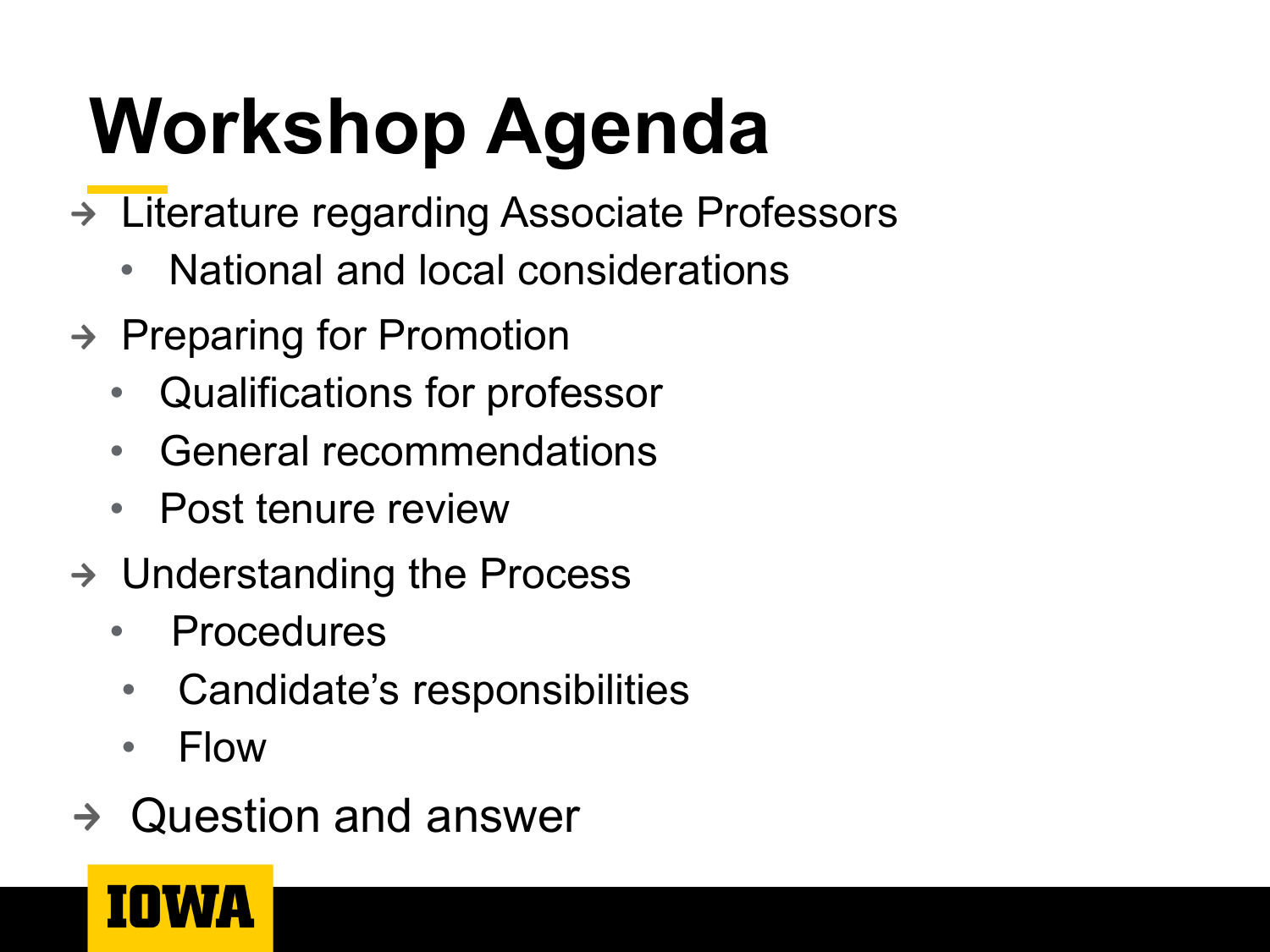#### **Qualifications for Promotion to Associate Professor**

#### III.10.4b. Associate Professor

- (1)Convincing evidence that the candidate is an effective teacher of, as appropriate, undergraduate, graduate, postdoctoral, and professional students.
- (2)Demonstration of artistic or scholarly achievement supported by substantial publications or equivalent artistic creations or performances, of high quality, as appropriate to the discipline(s).
- (3)Departmental, collegiate, and/or University service and, if appropriate, professional service will be expected at an appropriate level.
- (4)The quality and quantity of teaching, scholarship/artistic accomplishment, and service should *give unmistakable promise of promotion to full professor*.

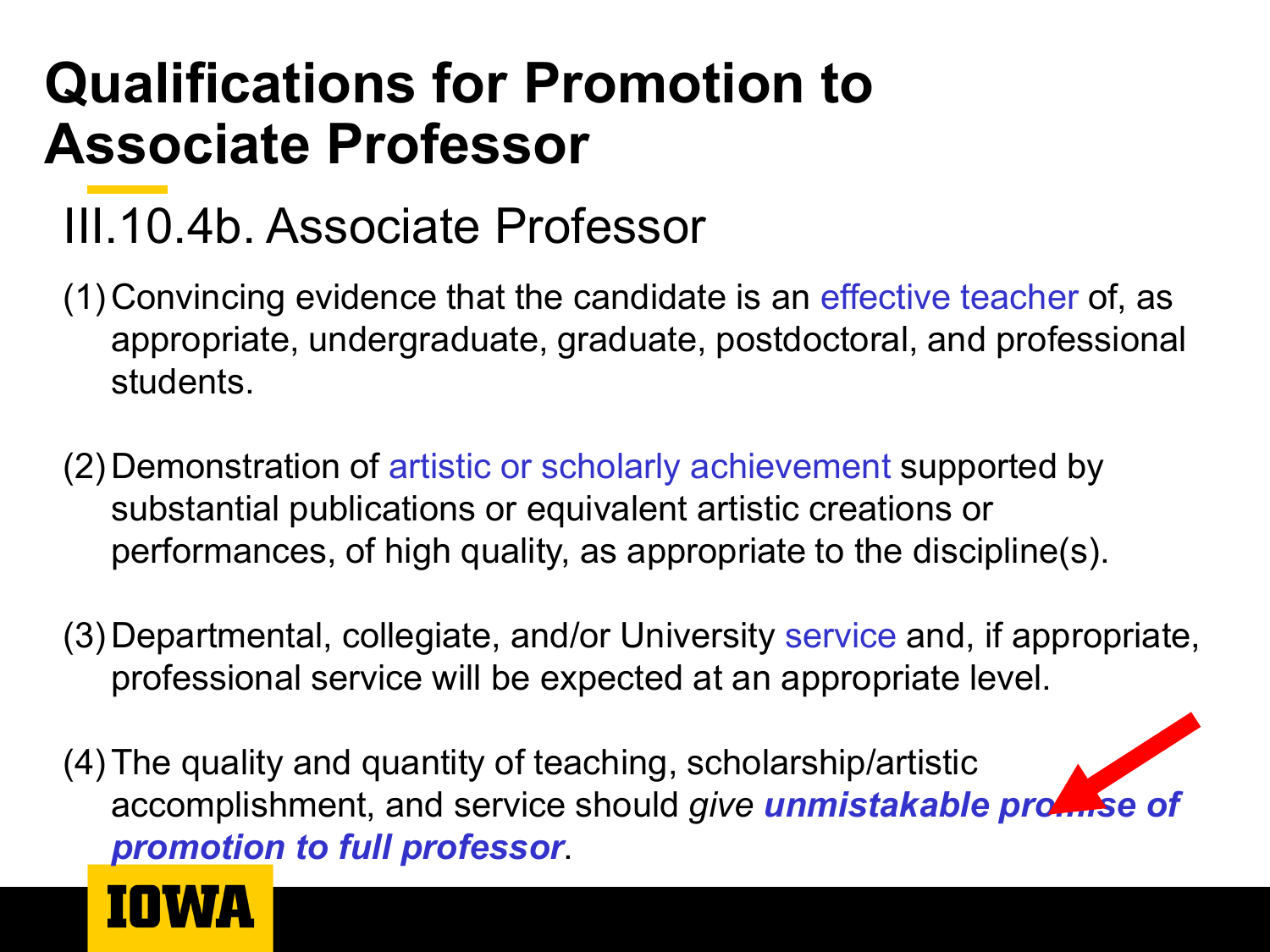#### **LITERATURE ON ASSOCIATE PROFESSORS**

- Low morale among associate professors compared to other ranks
- Lack of institutional and departmental attention to associate professors relative to pre-tenure faculty
- $\rightarrow$  Lack of mentoring and career planning for associate professors
- $\rightarrow$  Lack of transparency and clarity regarding promotion criteria

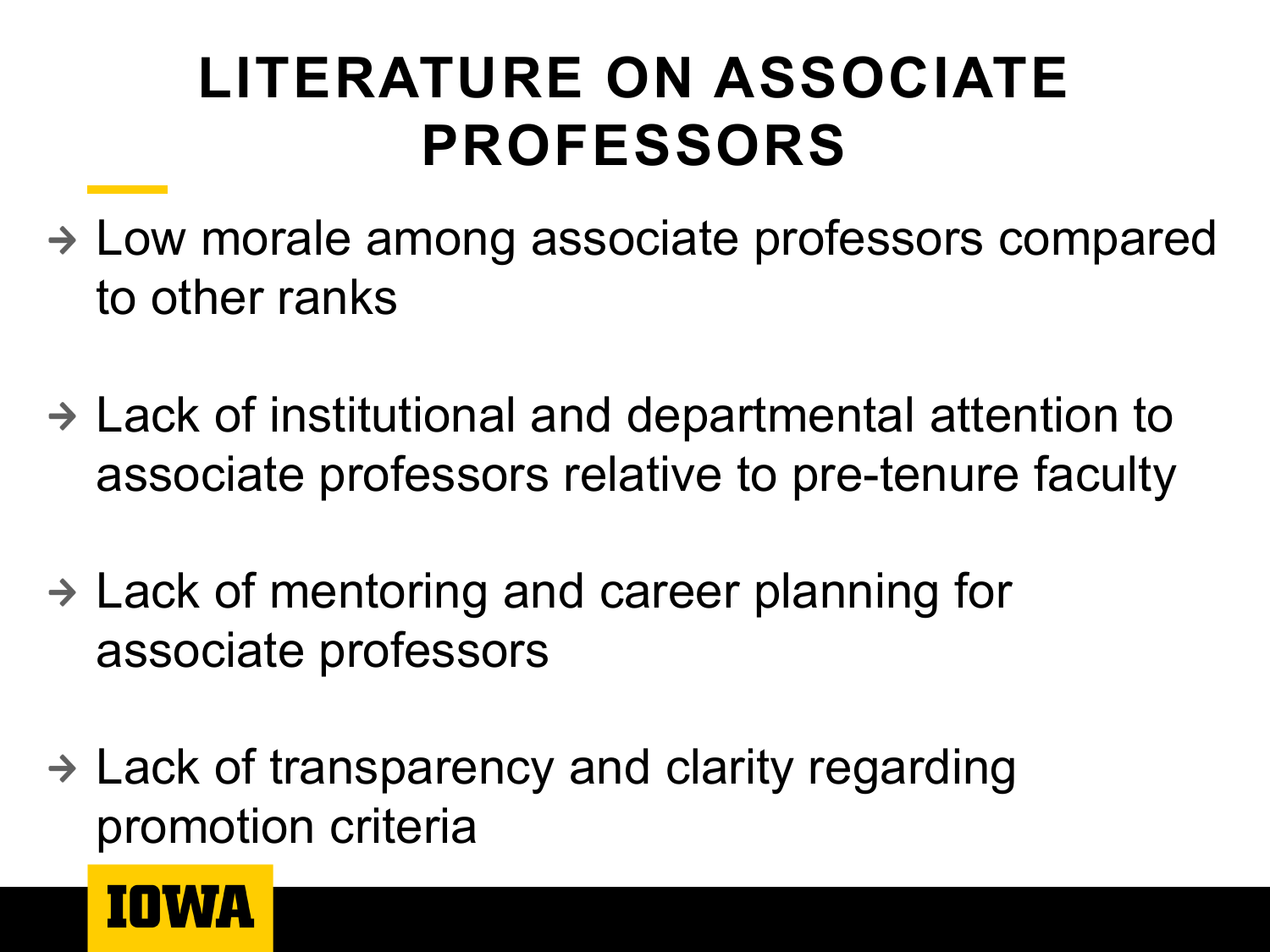#### **LITERATURE ON ASSOCIATE PROFESSORS**

- **Disproportionate service demands and** administrative duties for associates that interfere with progress toward promotion, especially for minority faculty
- Need for more flexible and inclusive "paths" to professor" that recognize a broader range of contributions

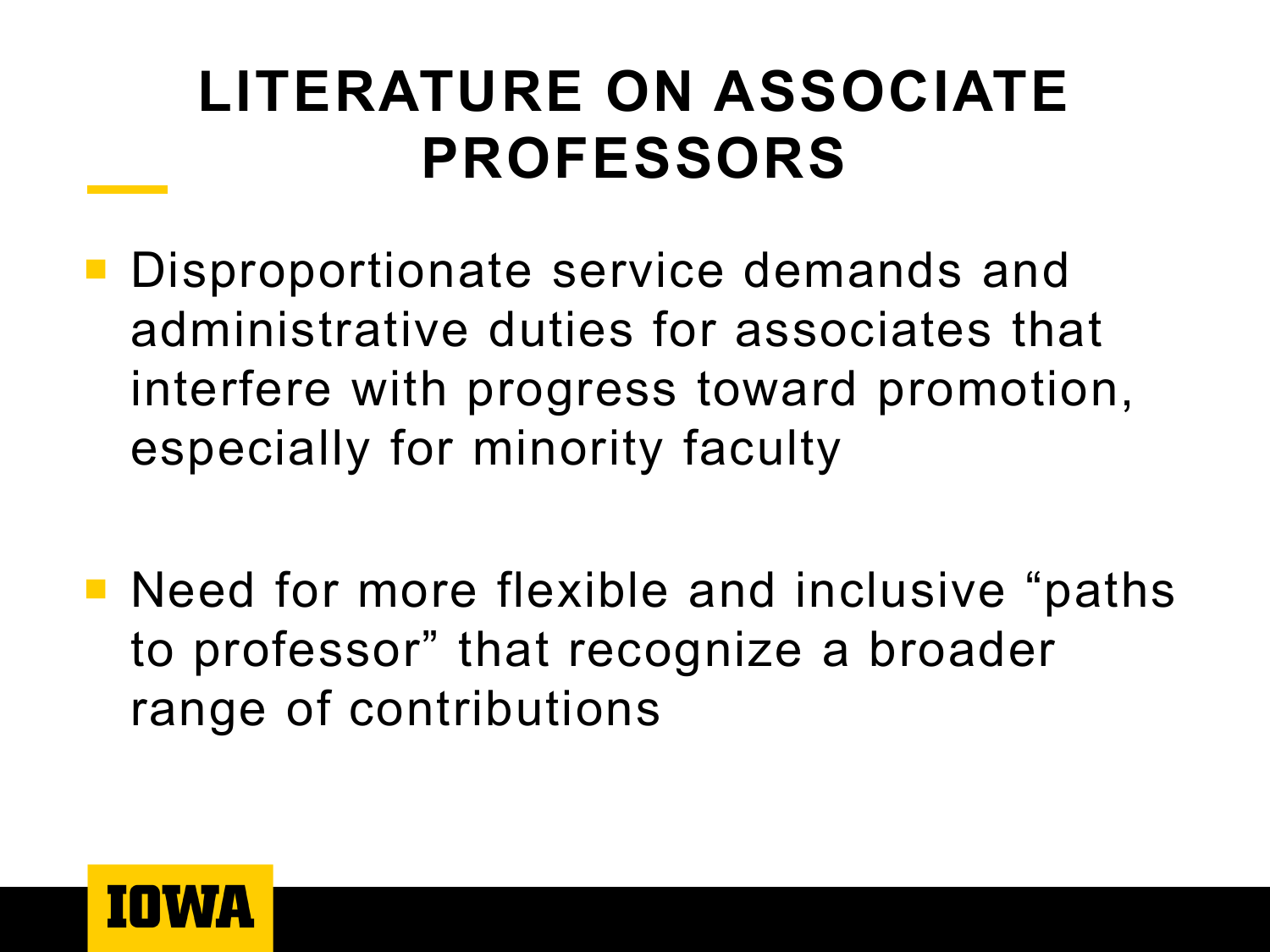#### **UI Associate Professor perspective**

→ Survey of Associate Professors

- Sent to approximately 200 UI associate professors in May 2017
- 141 responses (70% response rate)

#### → Focus Groups (in collaboration with Faculty Senate and HR)

- Conducted three focus group sessions in Fall 2017
- Approximately 70 participants across all colleges

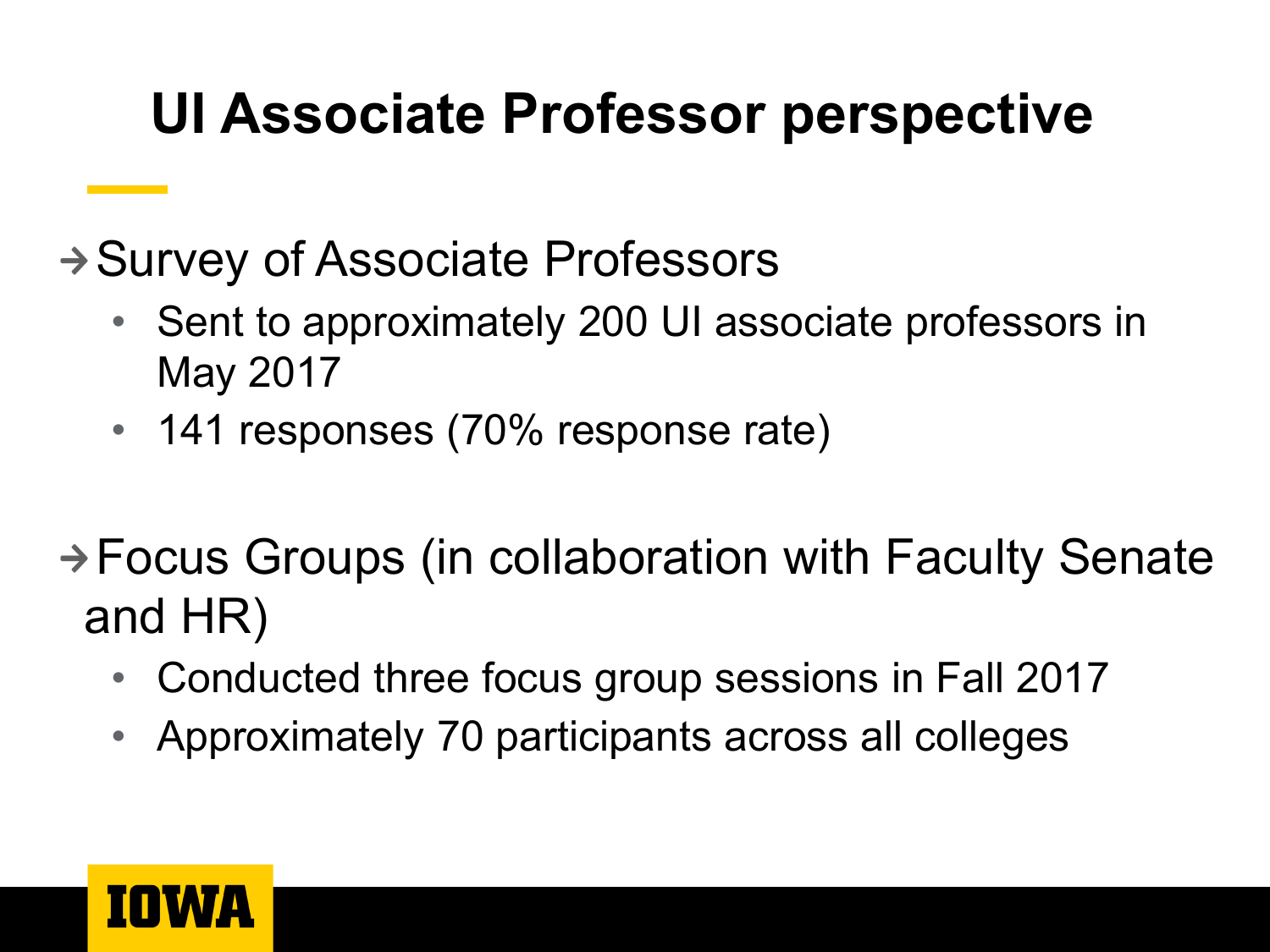### **Aspiration to be Promoted**

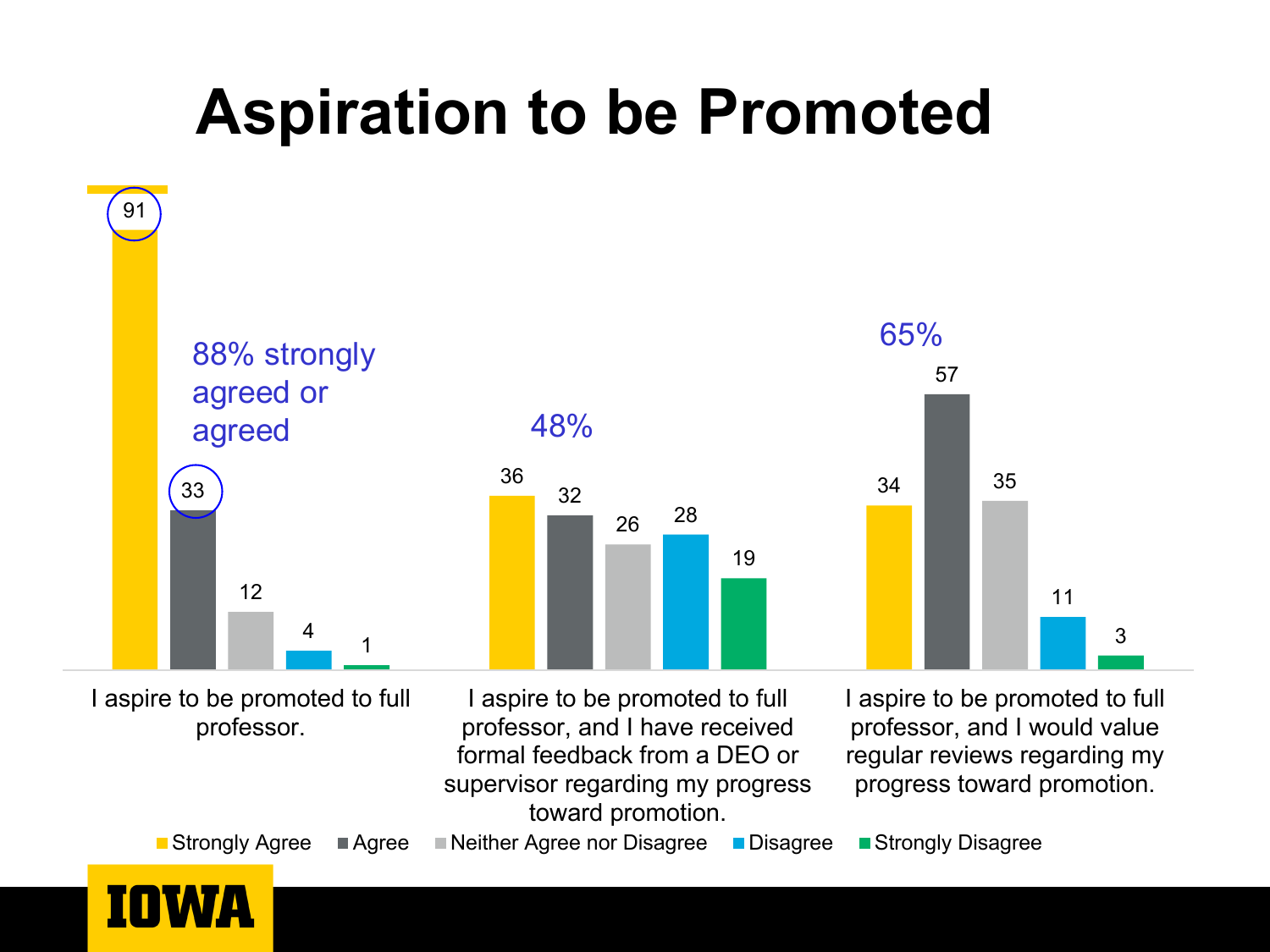#### **Research/scholarship efforts**



I would prefer to spend a greater proportion of my time on research. My teaching obligations make it difficult to find time for research. My student mentoring activities make it difficult administrative obligations to find time for research. My service or make it difficult to find time for research.



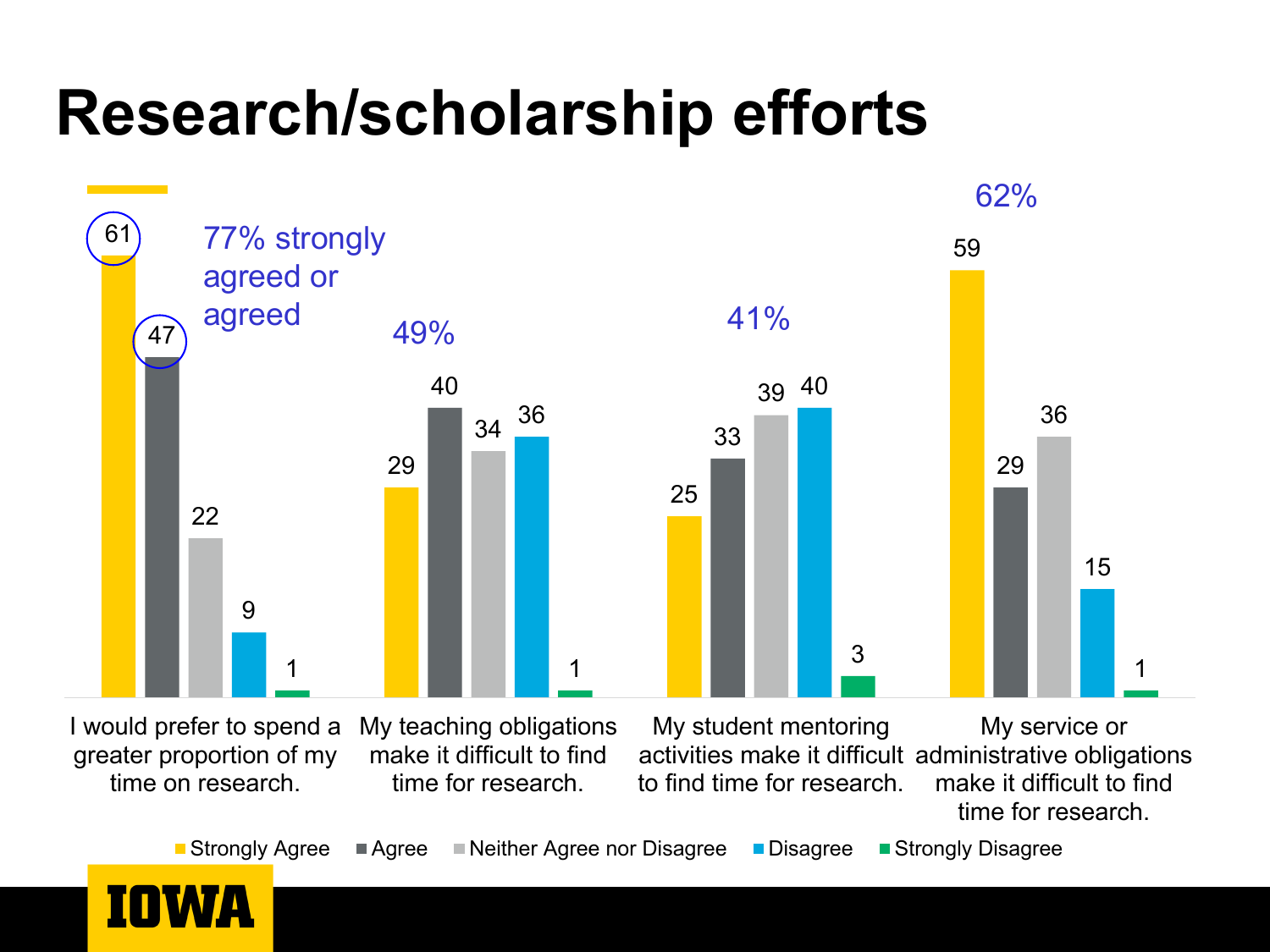## **Support for mid-Career Faculty**



My department has a culture in which associate professors are encouraged to work toward promotion to full professor.

I understand the expectations and what one needs to accomplish in order to be promoted to full professor.

My DEO/Associate Dean provides me with adequate support and guidance to advance my career goals.

■ Strongly Agree ■ Agree ■ Neither Agree nor Disagree ■ Disagree ■ Strongly Disagree

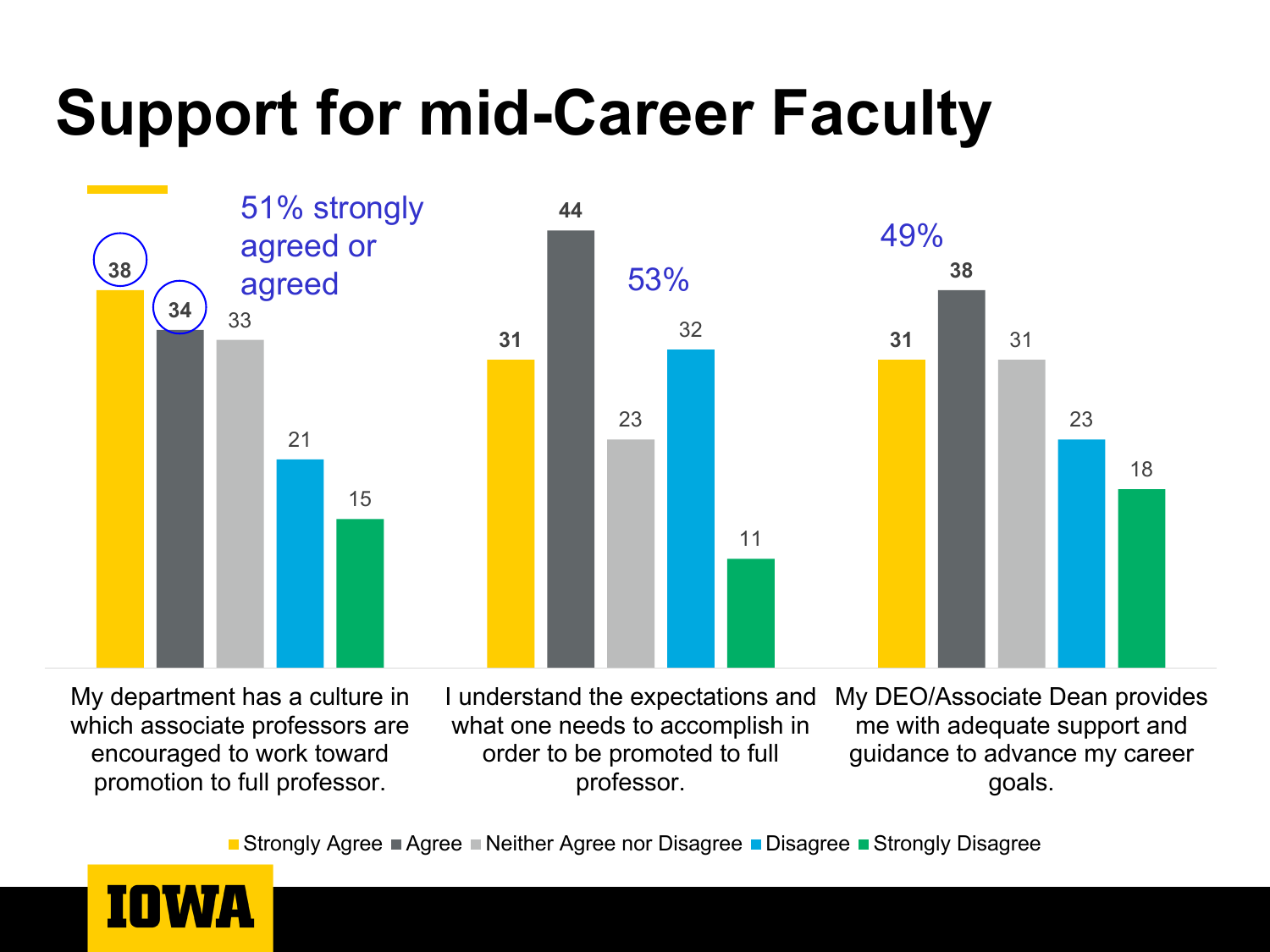### **Considerations**

- $\rightarrow$  Balancing institutional teaching and service needs with individual faculty needs to focus on research for promotion
- $\rightarrow$  Include progress toward promotion in annual review
- → Consider peer advisement on enhancing or modifying research program
- $\rightarrow$  Allow reasonable time for adjustment (retooling?) and monitor progress frequently
- $\rightarrow$  Conduct peer review three years after tenure to assess progress toward promotion?

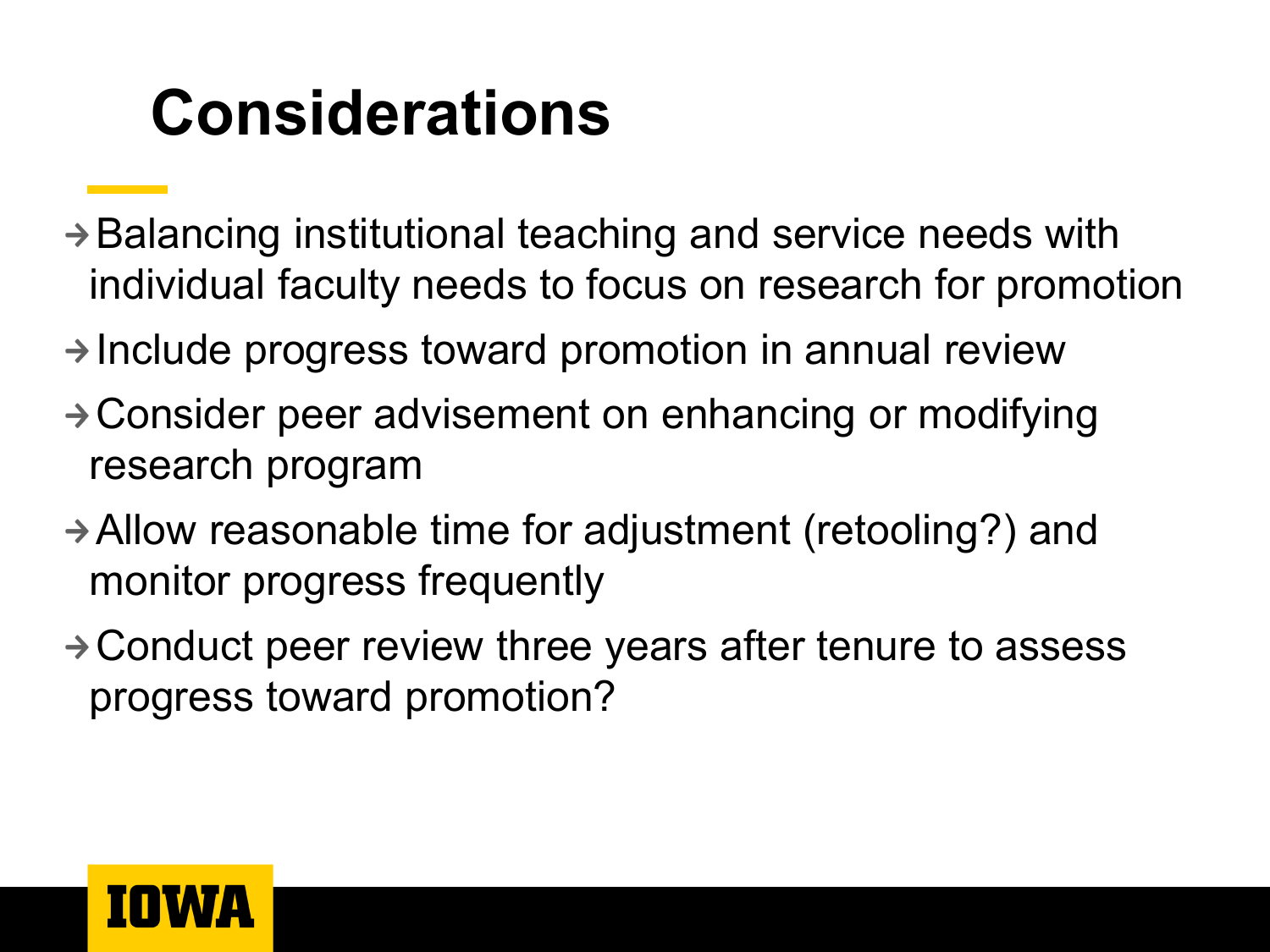

# **Preparing for Promotion**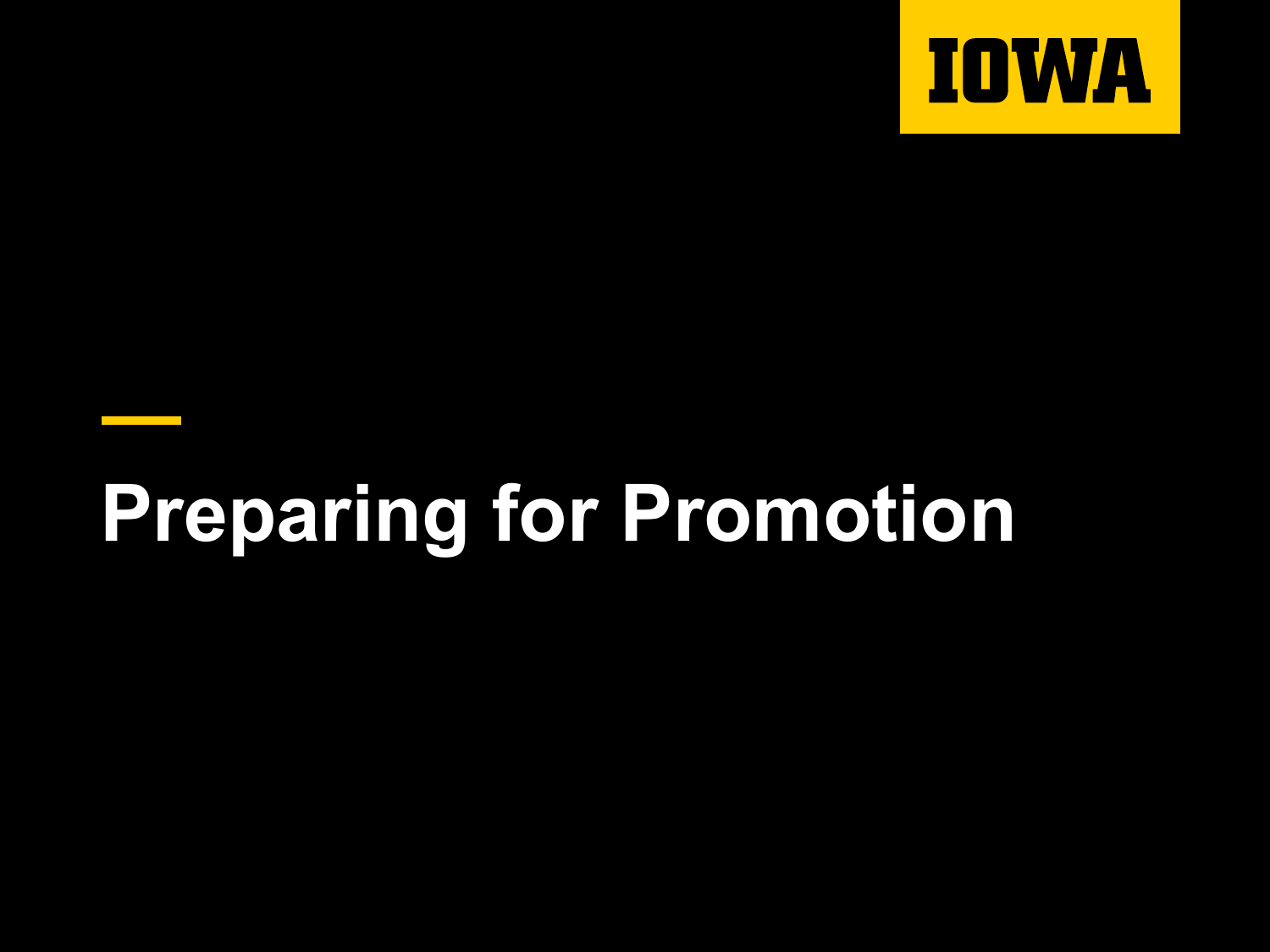#### **Qualifications for Full Professor**

#### III.10.4c

1. Consistent record of high-quality teaching at all appropriate instructional levels, including successful guidance of doctoral graduate students to the completion of their degree programs, where applicable.

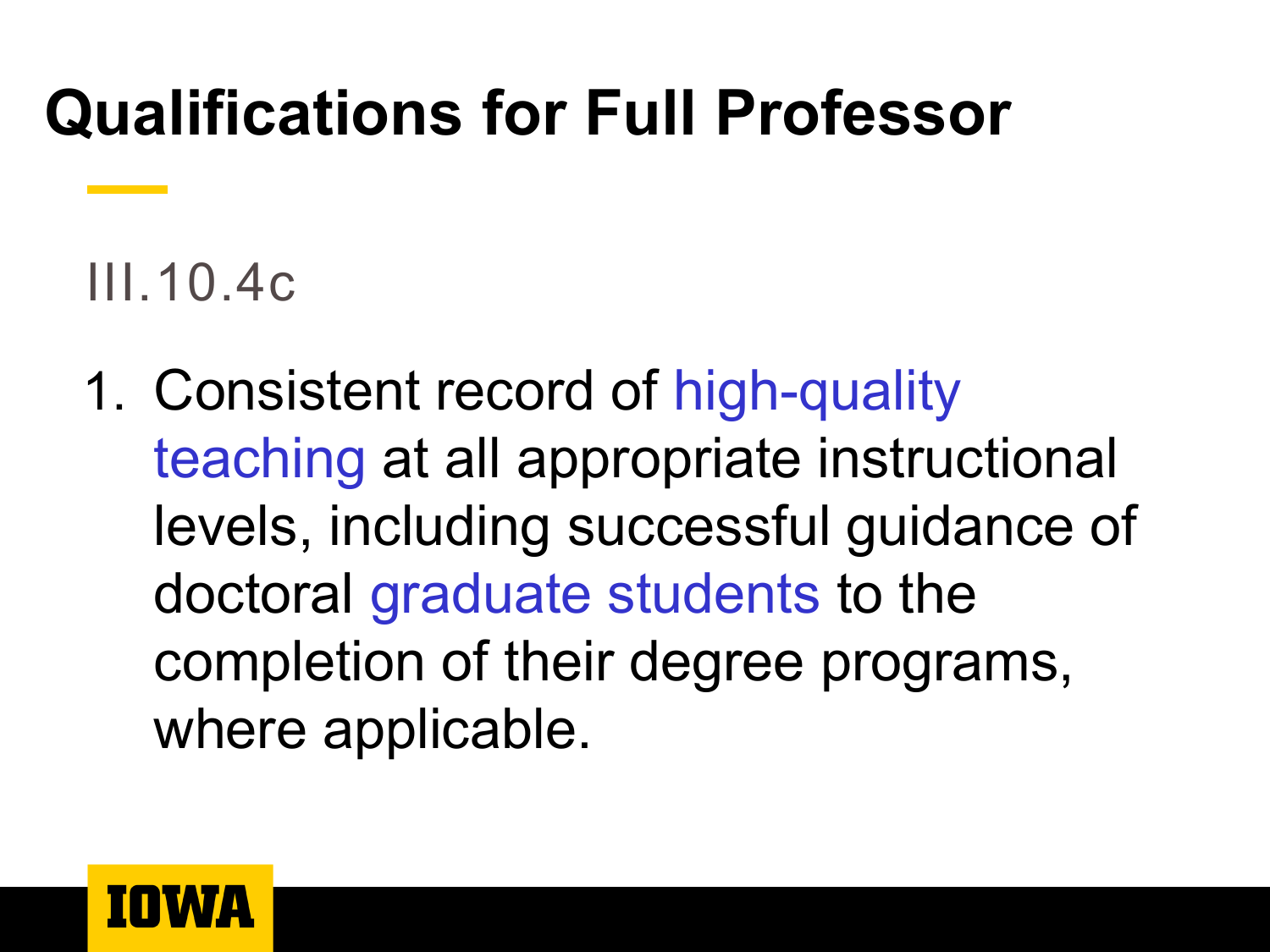#### **Qualifications for Full Professor**

2. Continued artistic or scholarly achievement of high quality, accompanied by unmistakable evidence that the candidate is a nationally and, where applicable, internationally recognized scholar or creative artist in the chosen field.

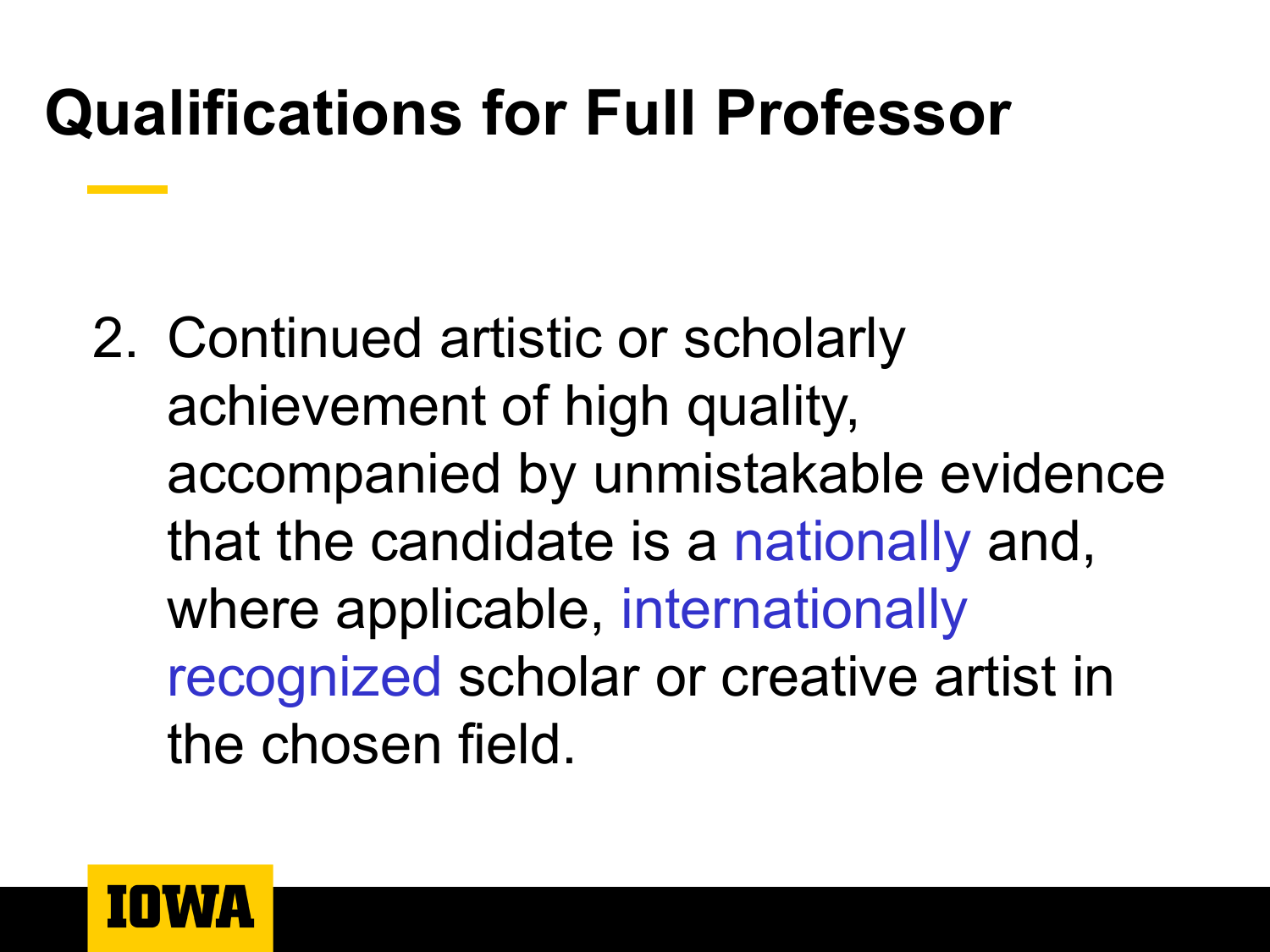#### **Qualifications for Full Professor**

3. The candidate should have a record of significant and effective service to the department, college, and/or the University and, if appropriate, to the profession.

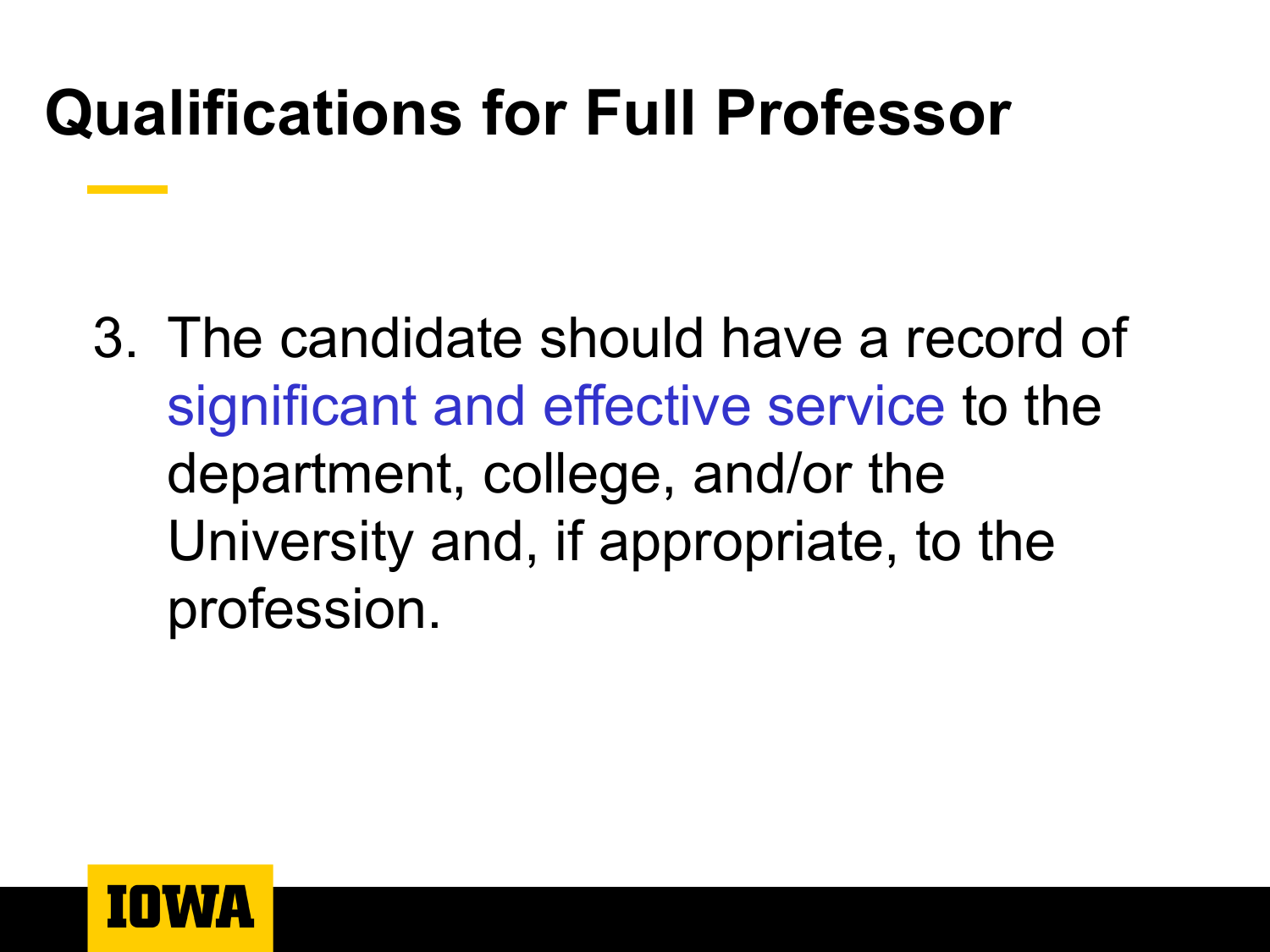# **General Recommendations**

- $\rightarrow$  Know department/college standards
- $\rightarrow$  Maintain teaching excellence
- $\rightarrow$  Be a strong mentor and role model
- $\rightarrow$  Perform quality research/scholarship
- $\rightarrow$  Obtain funding (if appropriate)
- $\rightarrow$  Be open to feedback during annual review process
- $\rightarrow$  Cultivate contacts for letters
- $\rightarrow$  Be a good citizen and colleague

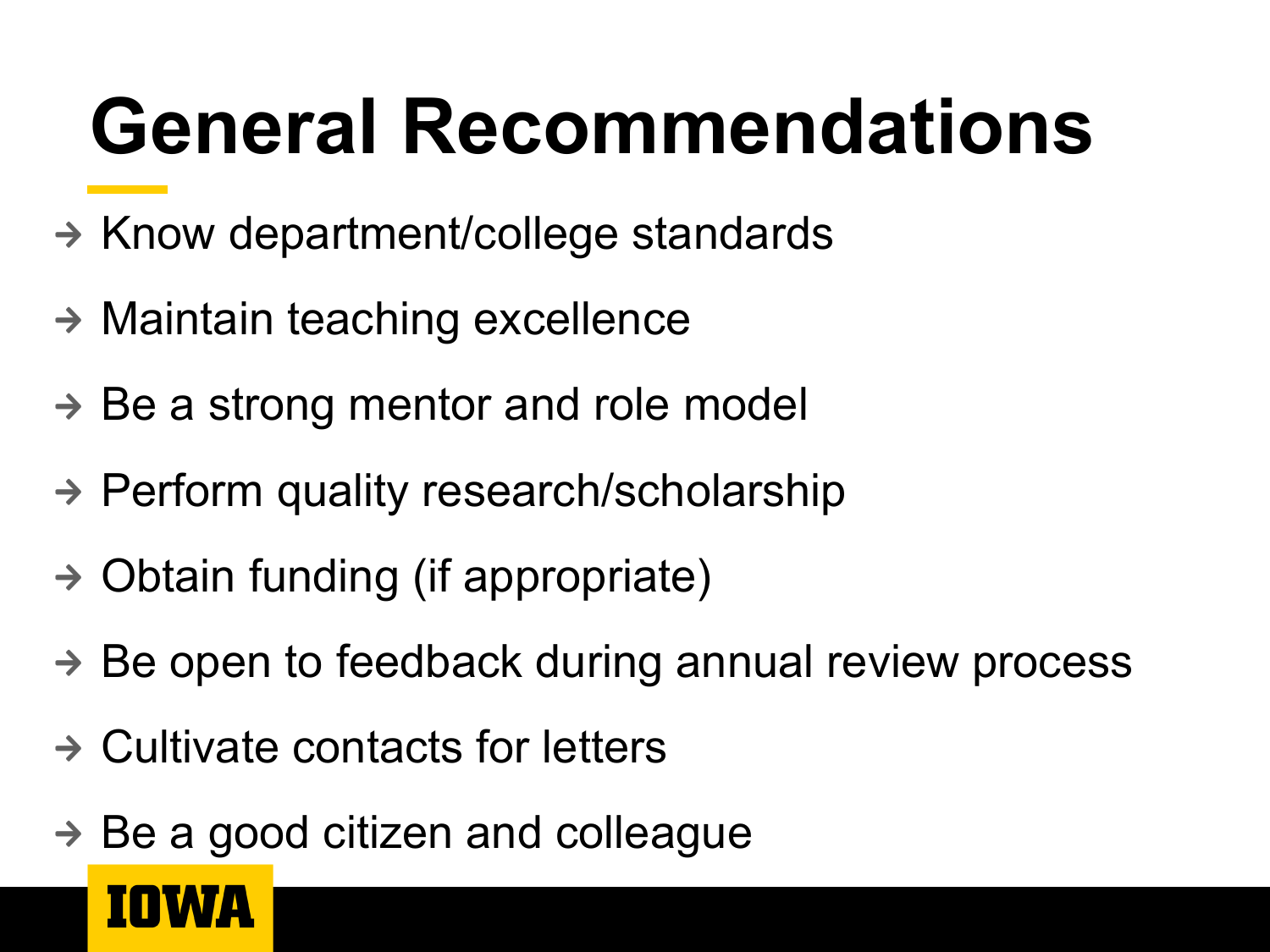### **Post Tenure Review**

- $\rightarrow$  Purpose is
	- •to assist in ongoing faculty development post tenure
	- •to support new approaches to scholarship
	- •to address issues of meeting/not meeting expectations in teaching, scholarship and service
	- •to identify additional career support

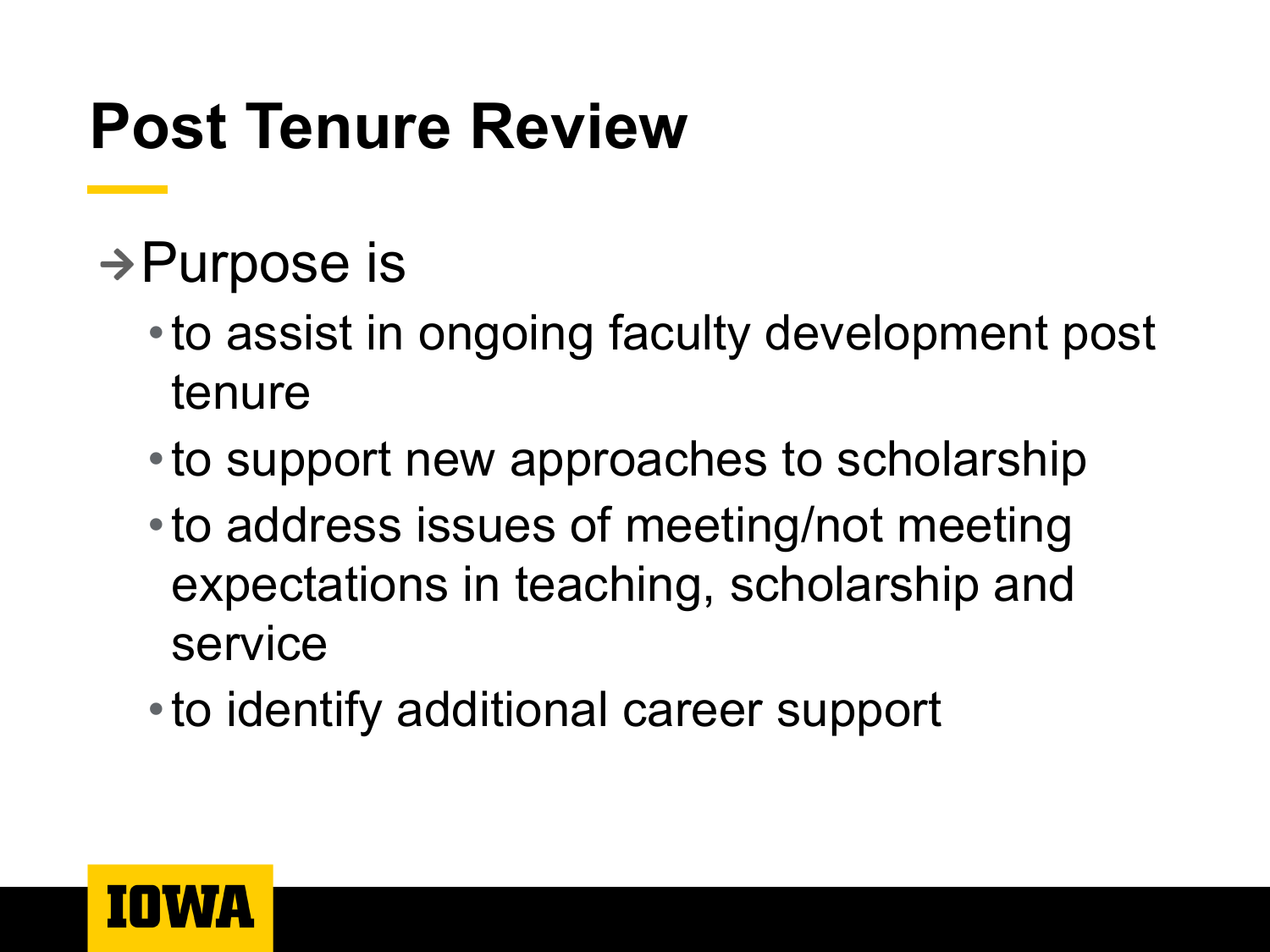### **Post Tenure Review**

- Annual Process should:
	- be evaluative
	- conform to process laid out by unit
	- provide an opportunity to identify progress
	- provide substantive feedback
- $\rightarrow$  Peer process should:
	- be formative
	- conform to process laid out by unit
	- encourage professional growth and development

 $\rightarrow$  In either case, faculty member has chance to respond

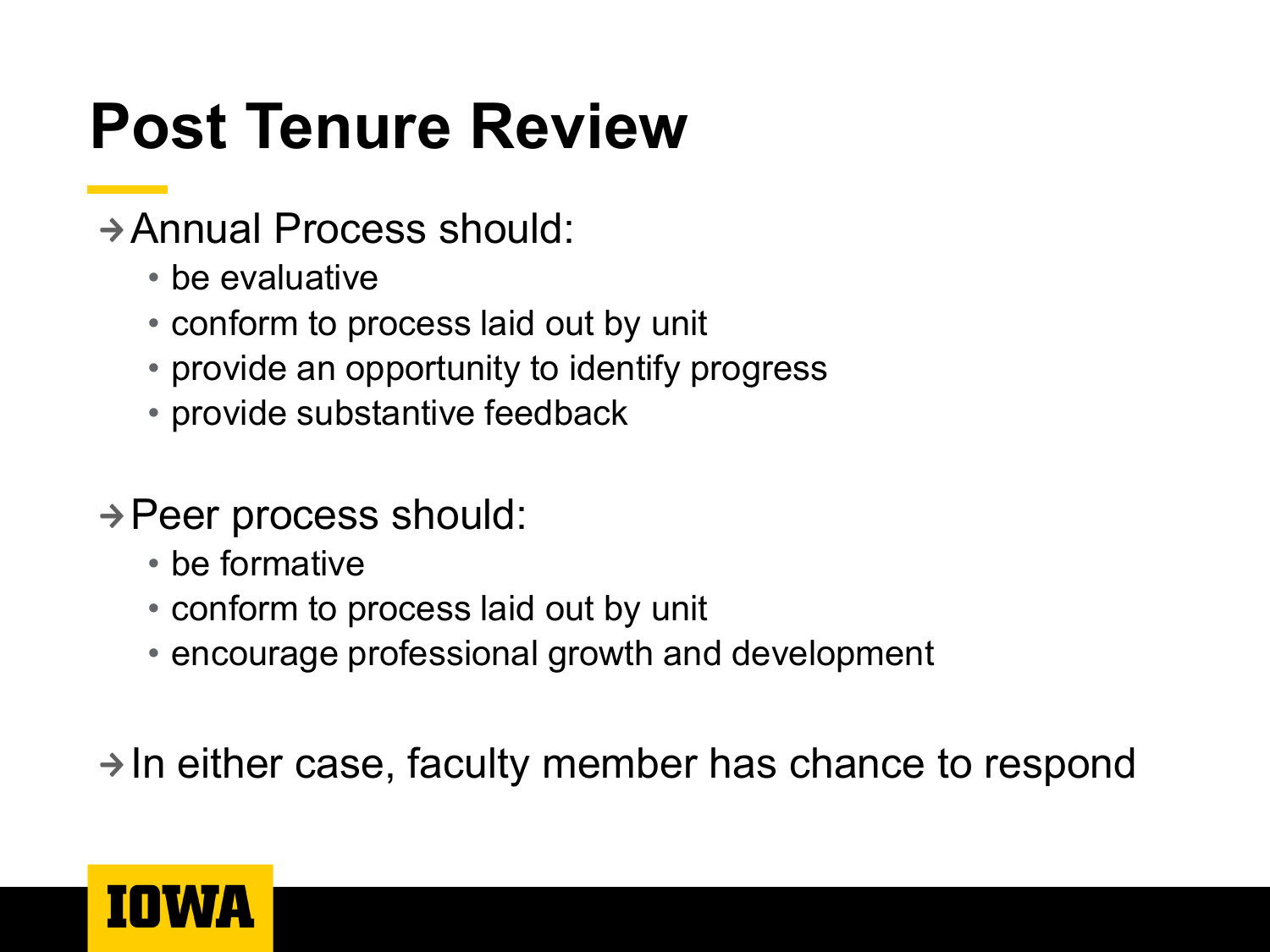

# **Understanding the process**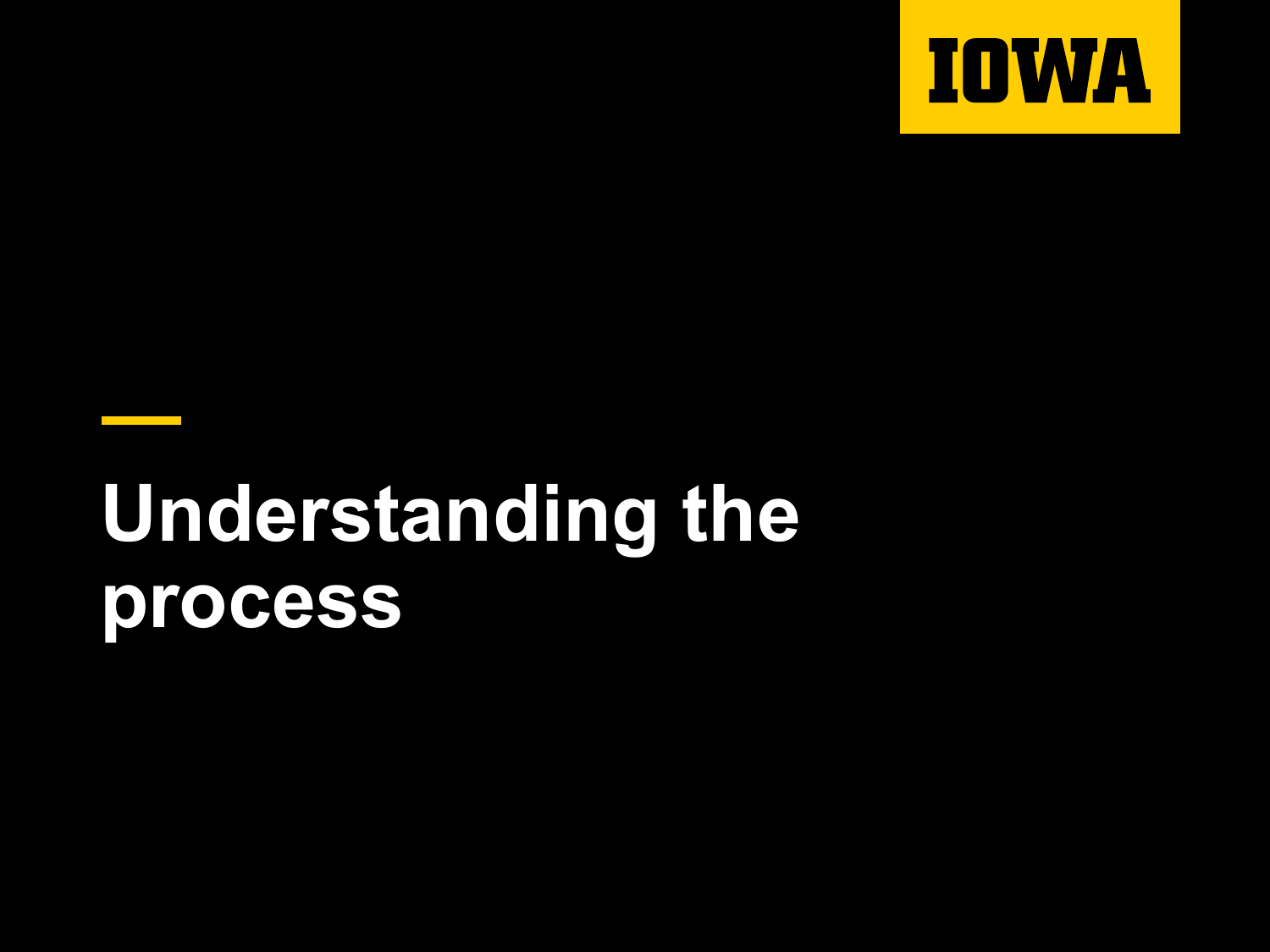#### **Review and Promotion Procedures**

 $\rightarrow$  III.10.5a (summarized)

No clock but should be considered no later than the seventh year after promotion to that rank.

Promotion may take place earlier assuming strong record

Individual faculty members may request review for promotion, tenure, or both, at any time, and shall be afforded such review by the applicable department or non-departmentalized college.

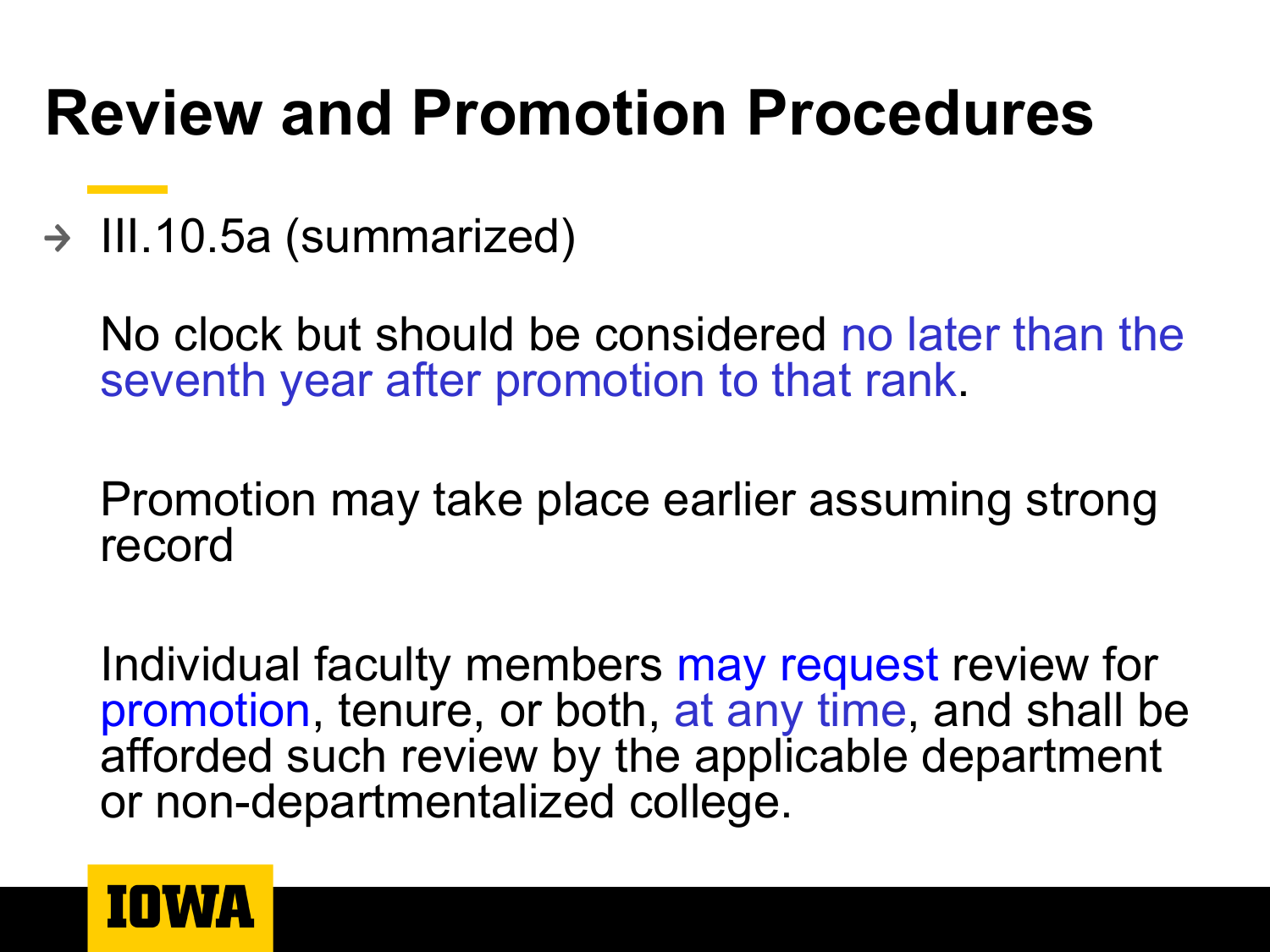# **Evaluation Criteria**

| <b>Research/Professional</b> |
|------------------------------|
| Productivity                 |

**Teaching** 



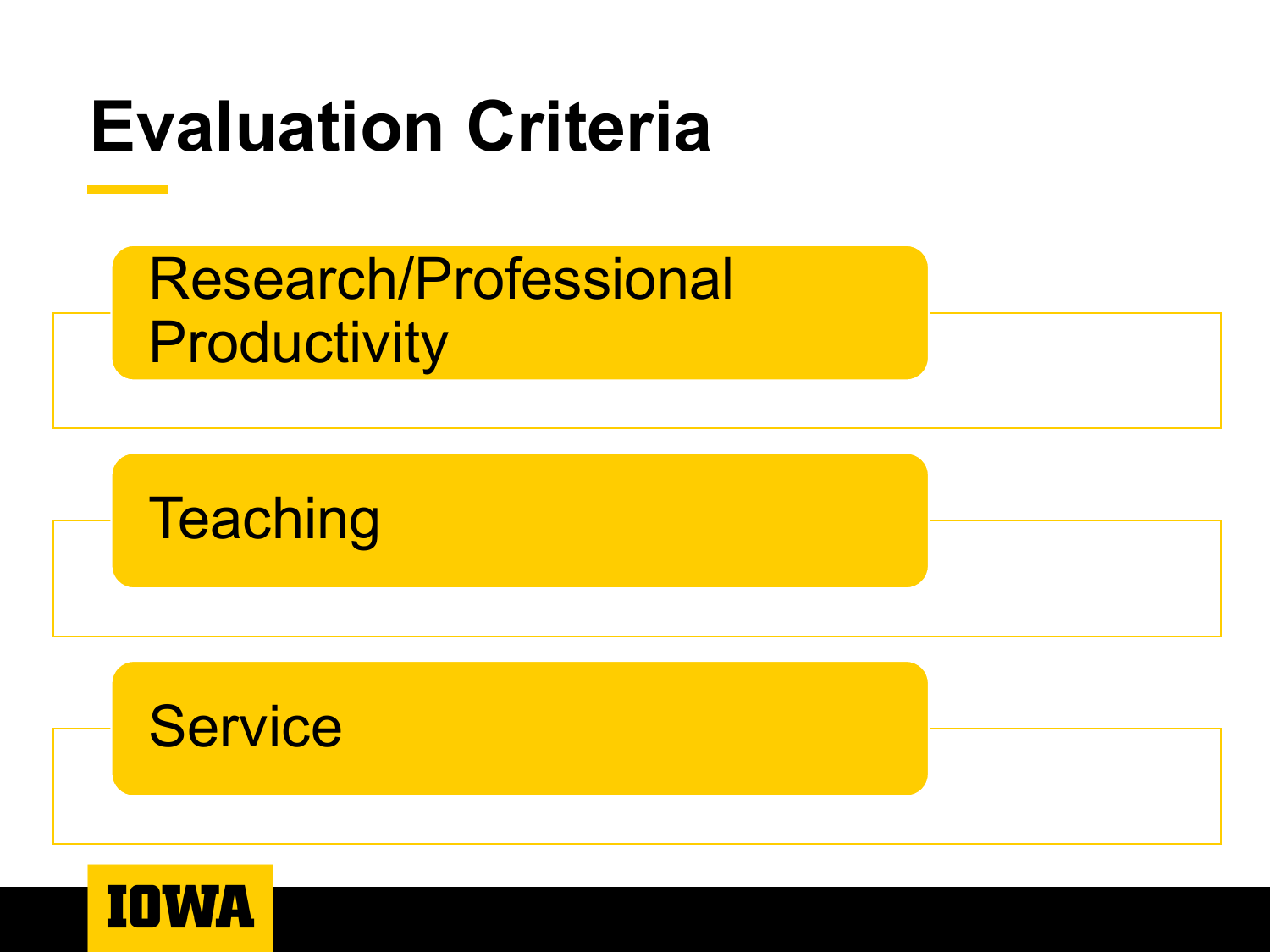## **General Message - Tenure**

# Research/ Scholarly Productivity

**Teaching** 

**Service** 

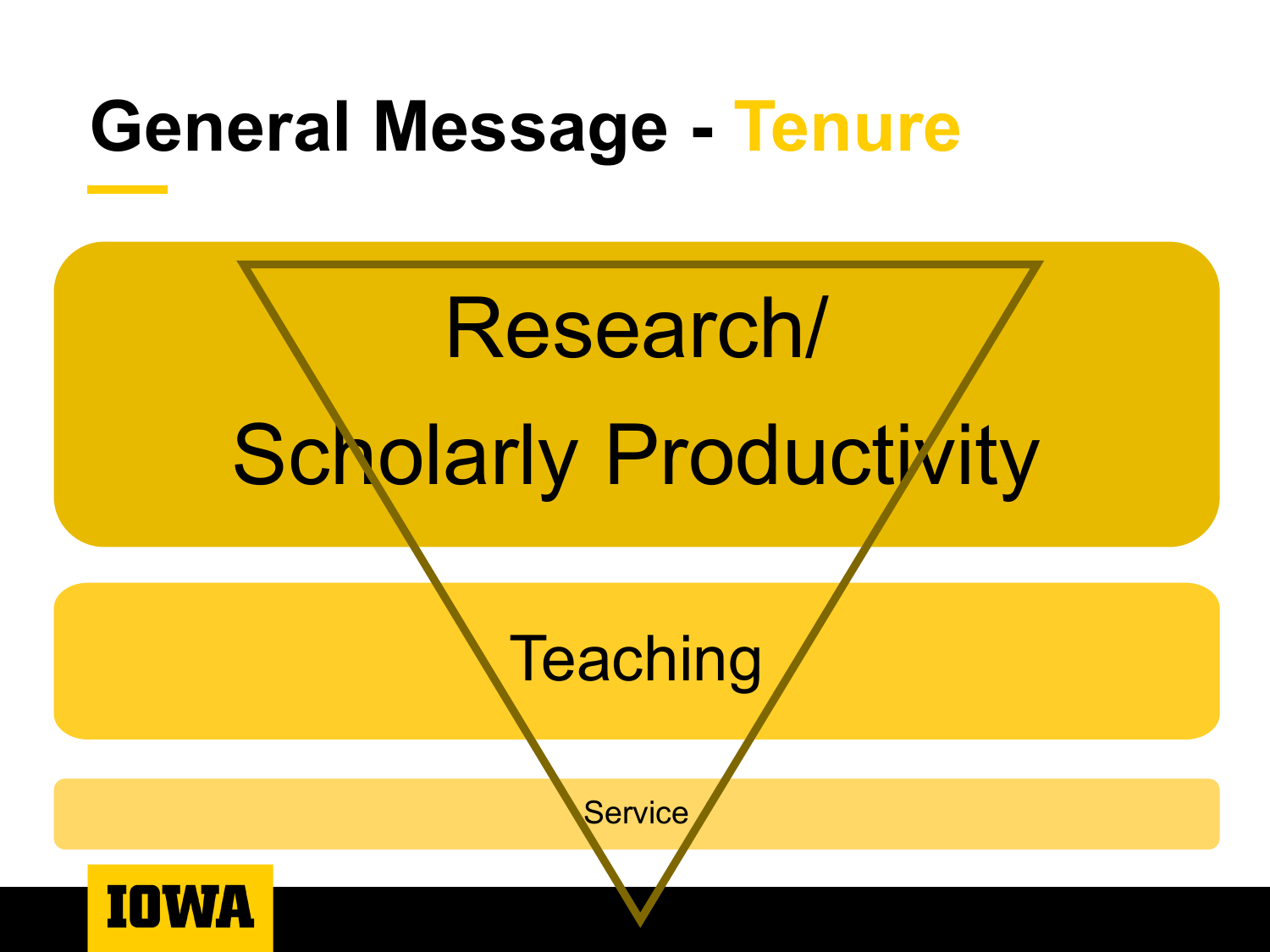# **General Message - Promotion**

# Research/ Scholarly Productivity

**Teaching** 

**Service** 

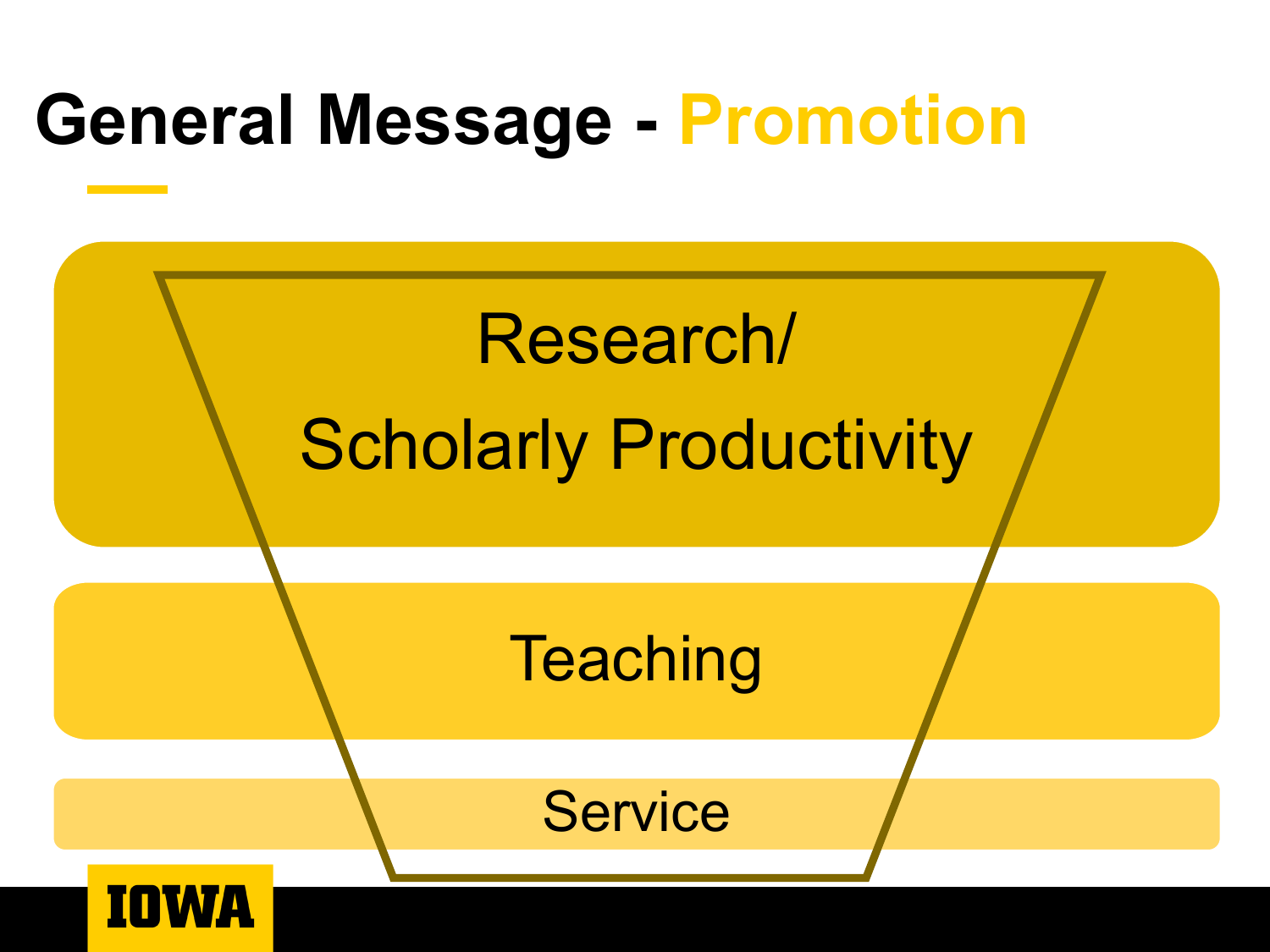## **Your Responsibilities**

- $\rightarrow$  Preparation
	- Know what is expected
	- Ask previous candidates about best practices
	- Ensure that the promotion bid is welcomed
- $\rightarrow$  Execution
	- This should reflect what you have done since your last promotion – but your entire career is reviewed
	- This is a process give it the thought and attention it deserves

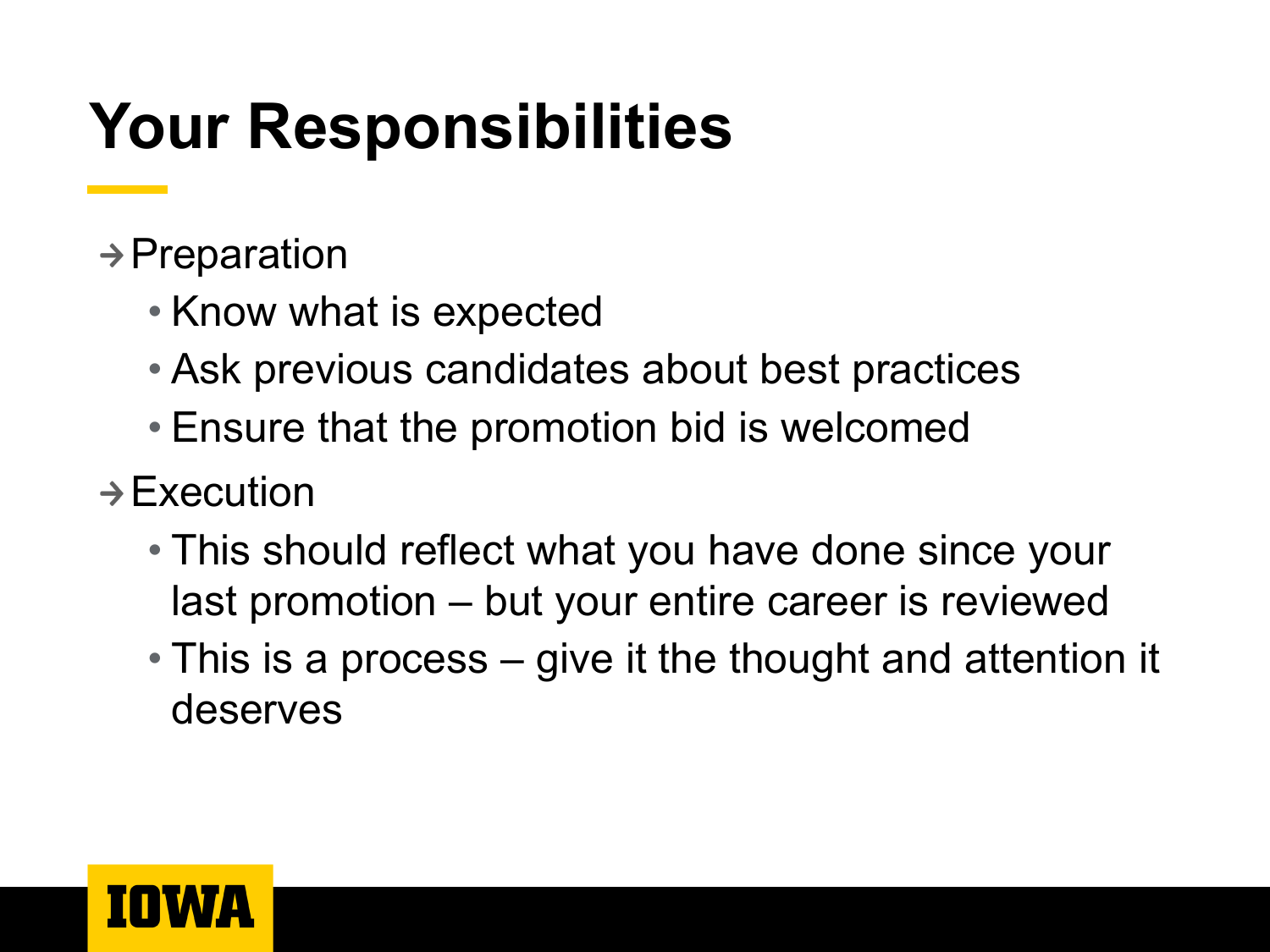### **Dossier Development**

- $\rightarrow$  As a candidate you should:
	- •Ensure you have the teaching evaluations necessary for promotion
		- Check with your Department or College if there is a central repository
	- •Write your personal statement to explain to one and all WHY you should be promoted
	- •Identify individuals in your field who will provide an honest appraisal of your work
	- •Choose your best scholarly work

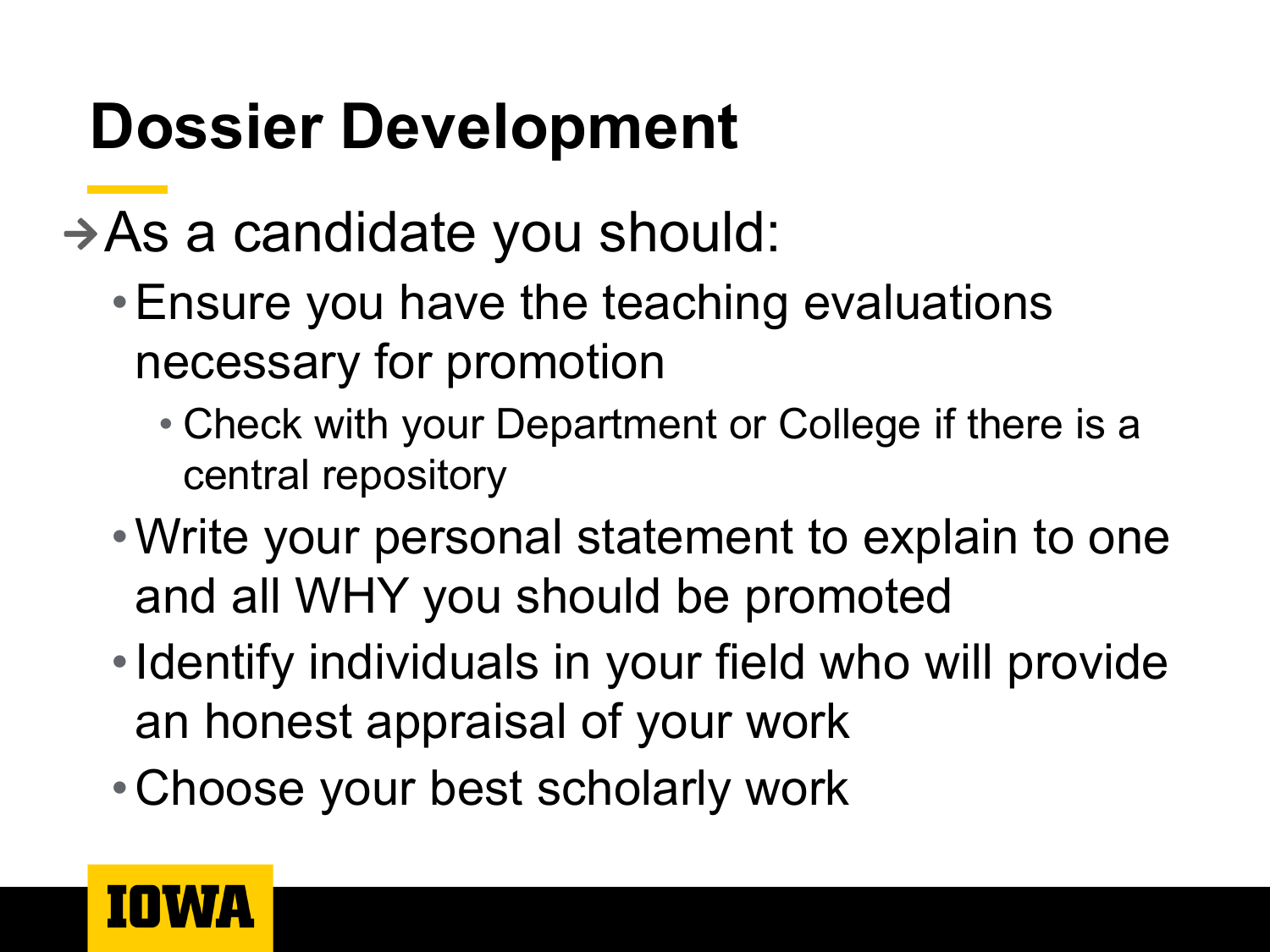### **Teaching evaluations**

 $\rightarrow$  Review your evaluations and make sure you address any concerns

•Do not make excuses!

- $\rightarrow$  Ensure you have adequate peer evaluations of your teaching
- $\rightarrow$  Choose your best teaching materials to submit

•Change your PP slides into PDFs

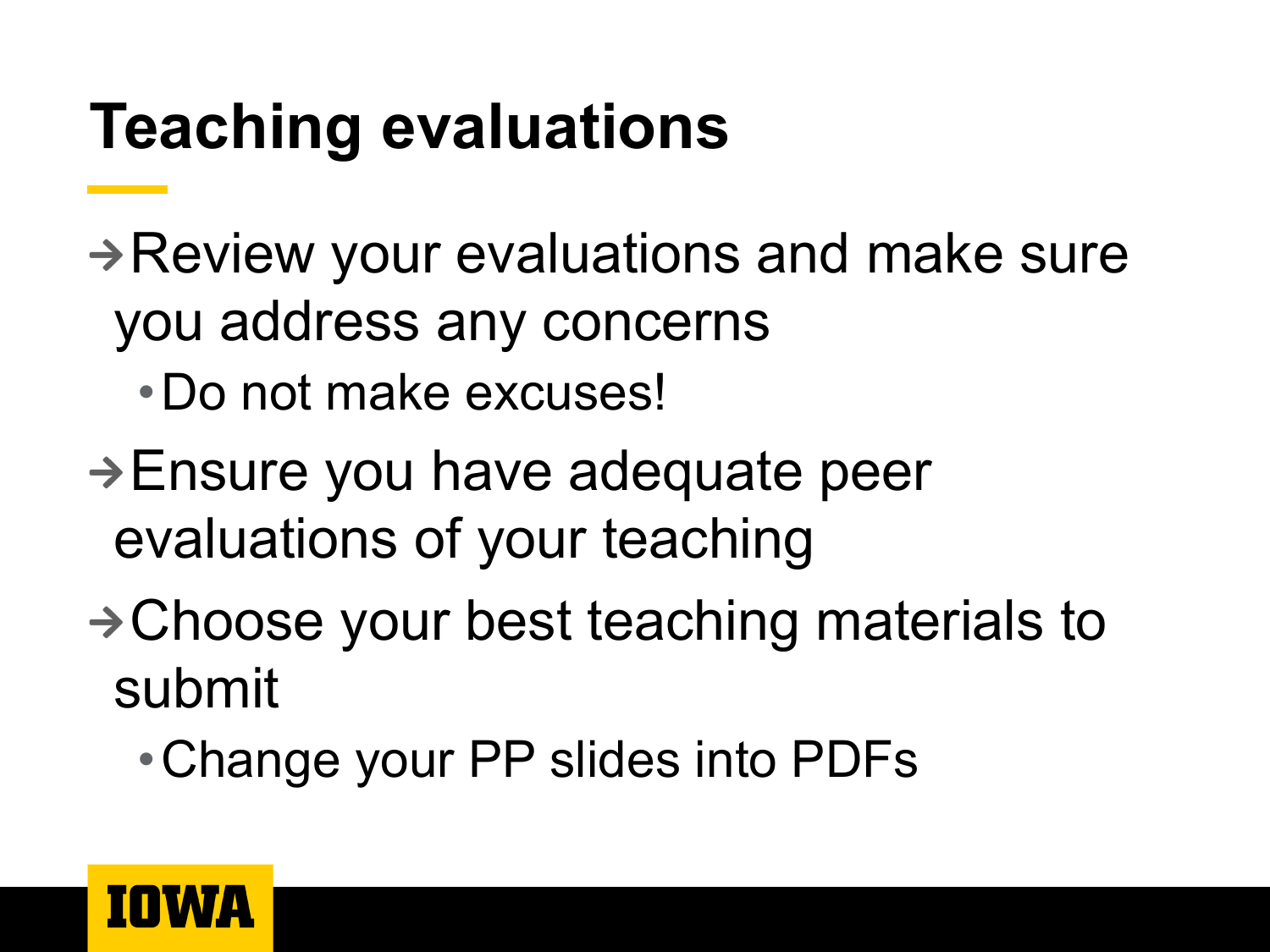#### **Personal Statement**

Your personal statement should:

- Be an "I" document (I did this; I did that) with appropriate attributions
- Point out the best of your work
- Defend some bumps along the way

Ask for feedback from:

- Trusted colleague
- Someone recently promoted
- Someone who sat on the promotions committee in the past

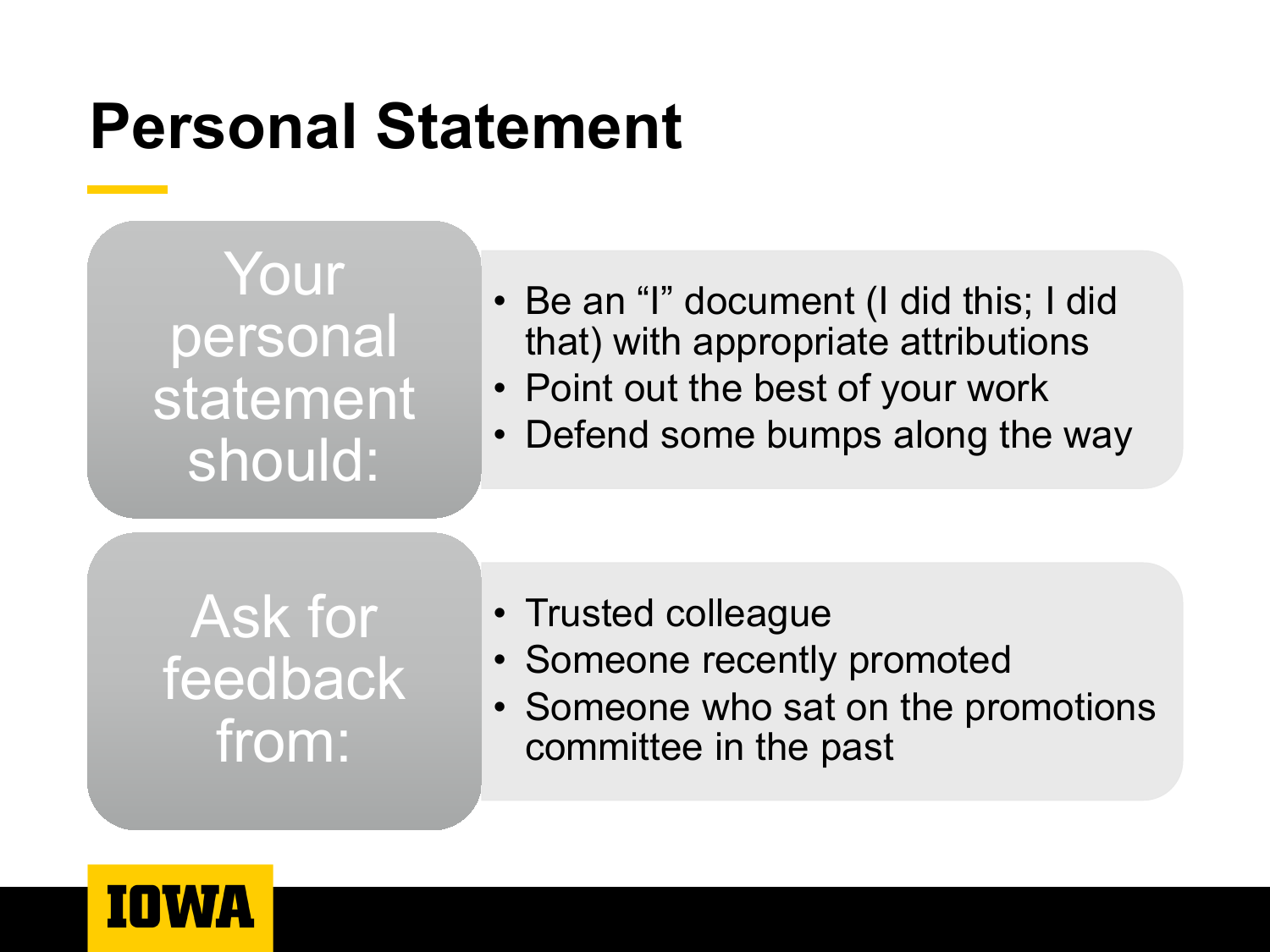#### **External letters**

- $\rightarrow$  You should provide names of people who can assess your work
	- Ensure appropriate degrees of separation
	- Provide at least 8-10 names
- → The Department/College will add to that list
	- You can provide feedback on those names
- $\rightarrow$  Do not solicit letters
- $\rightarrow$  You will not know who writes the letters

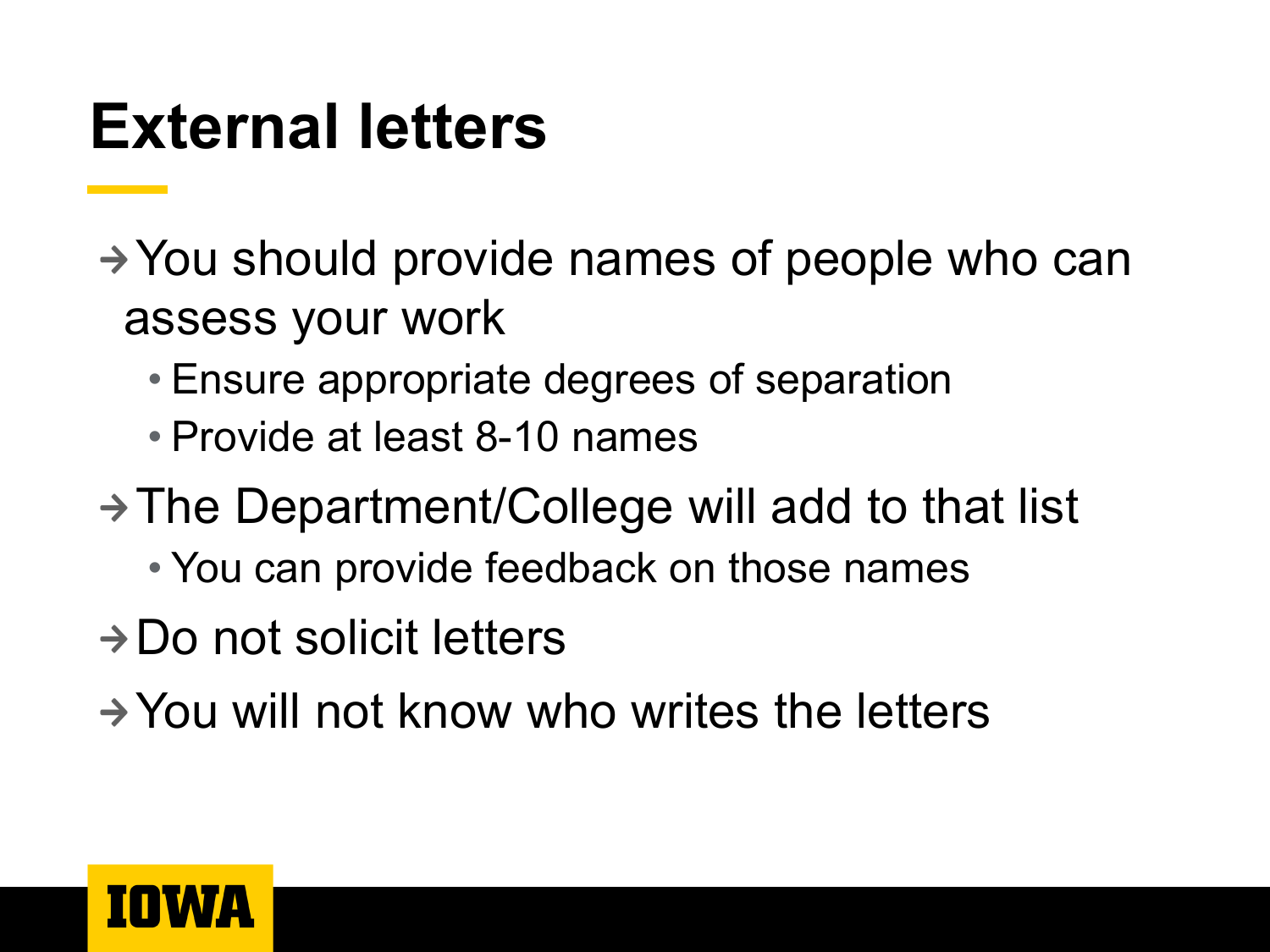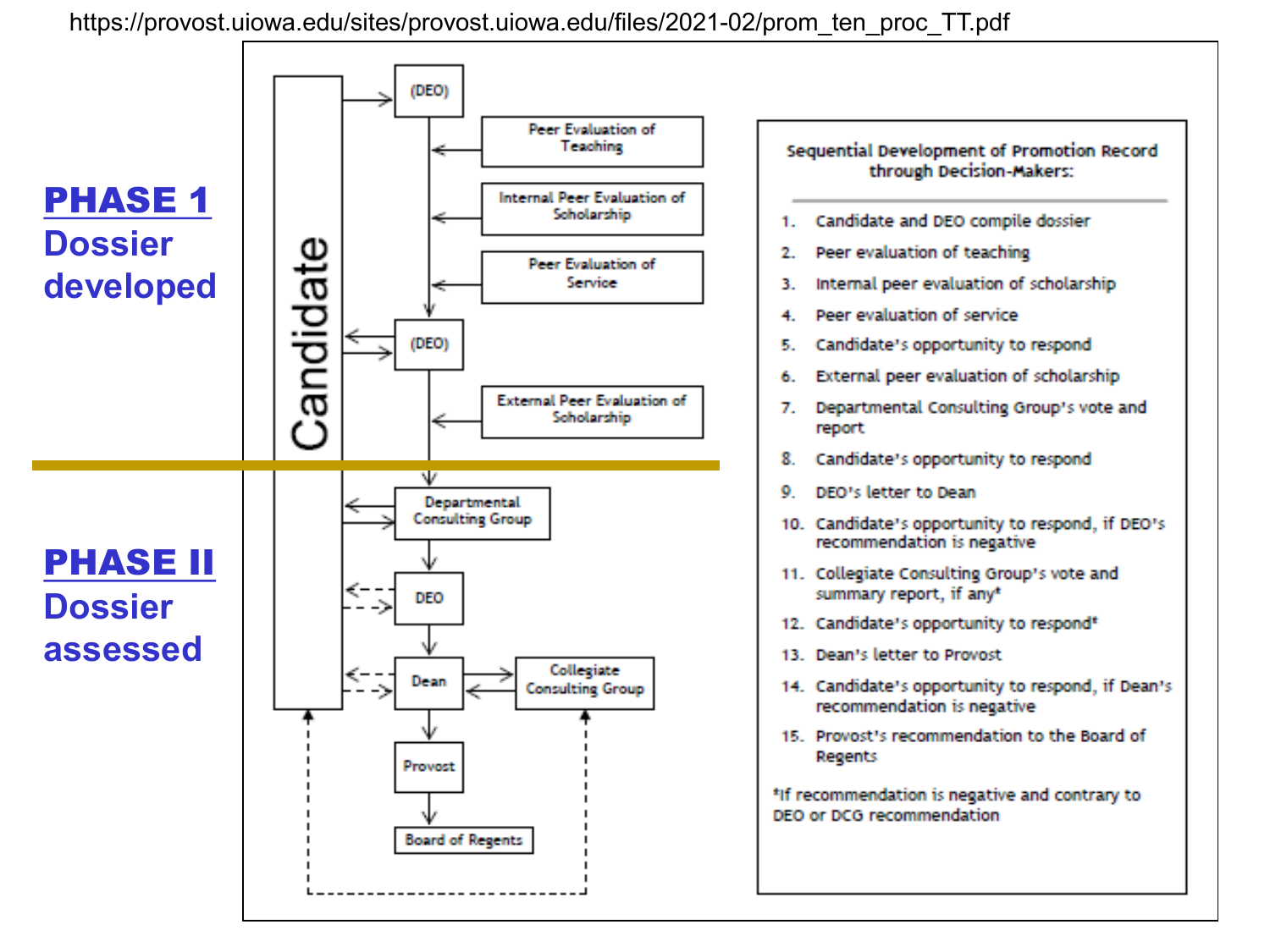

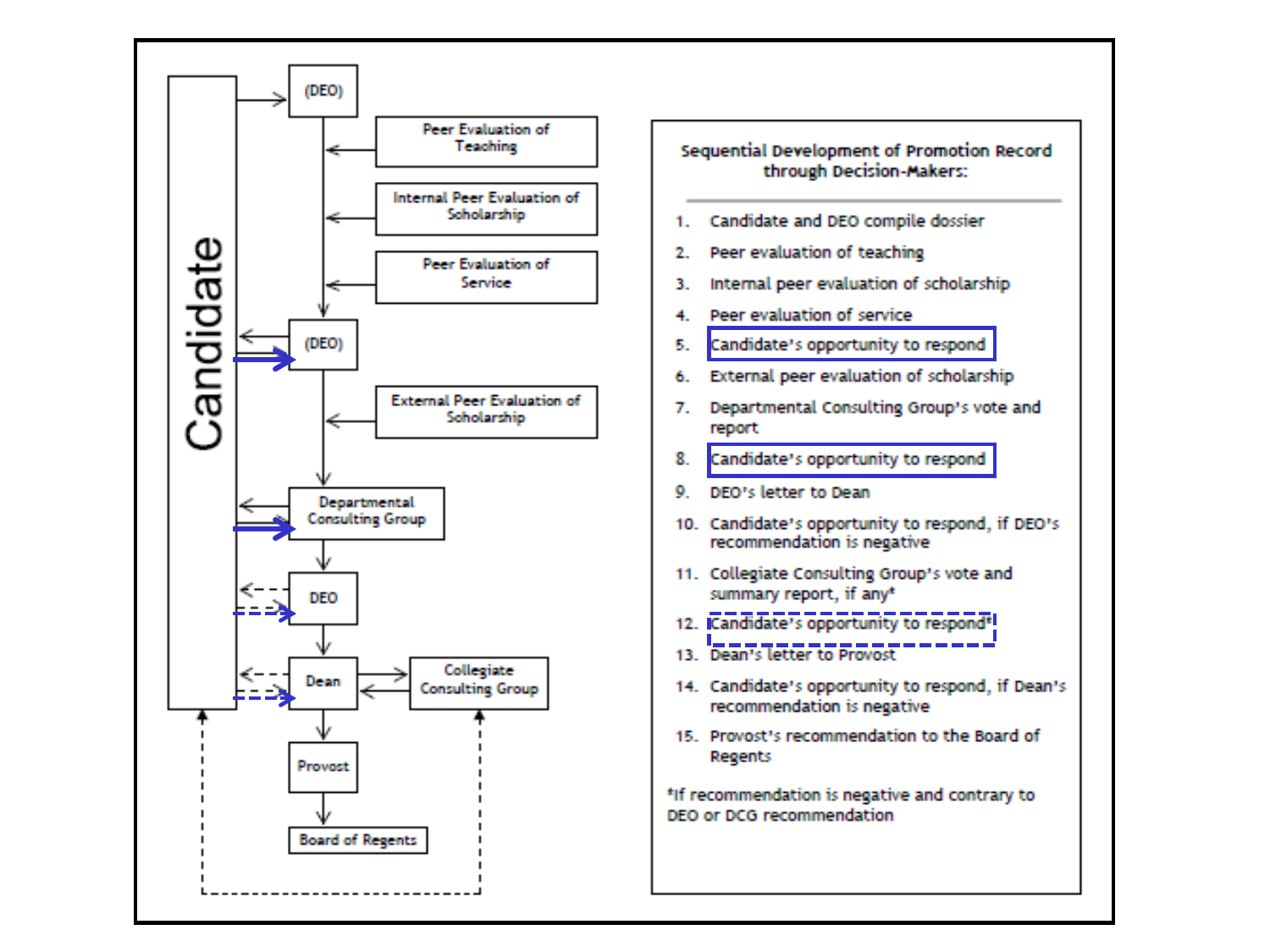## **Approval Process**



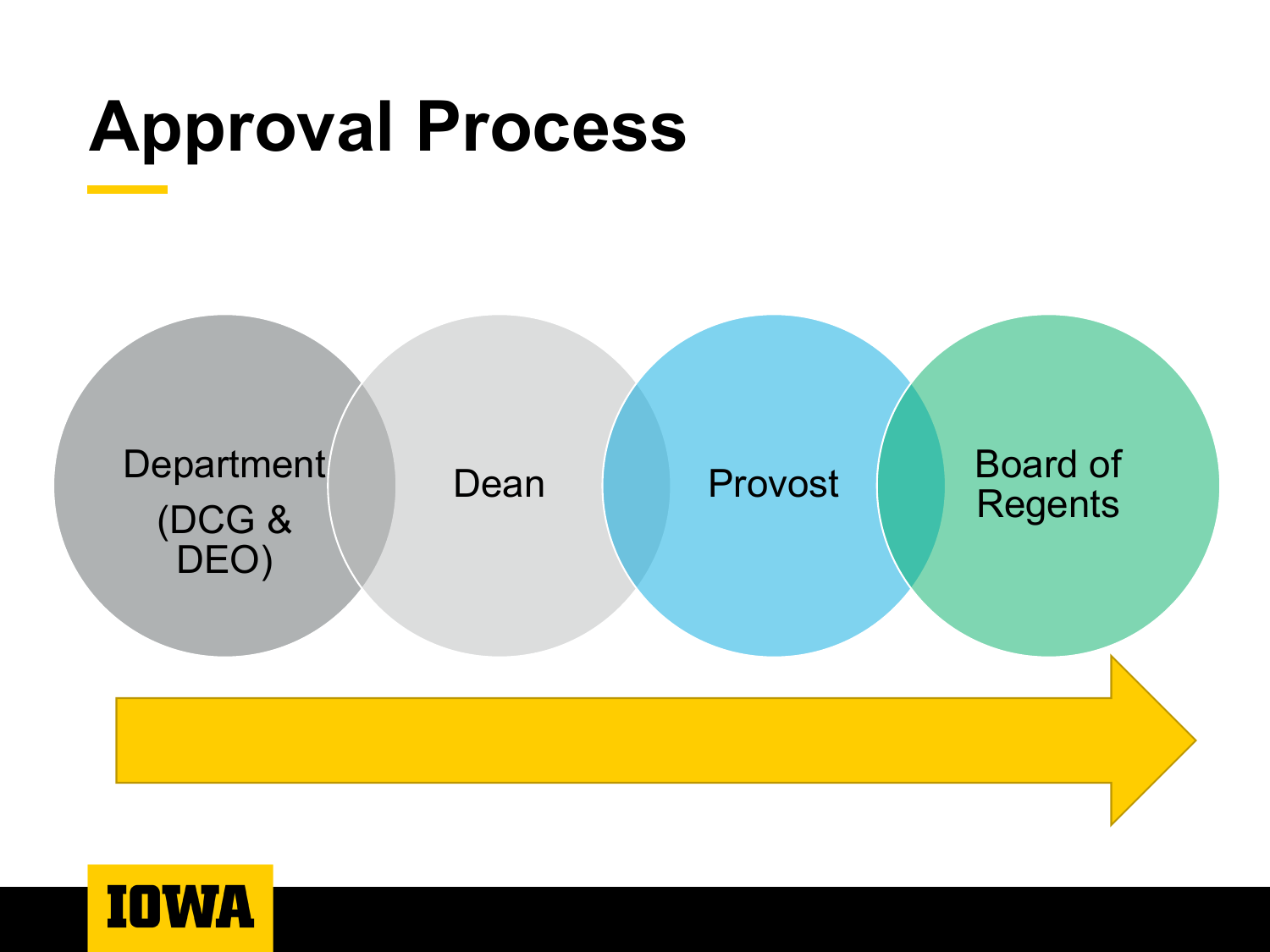#### **Relative Impact on Promotion Decision**

# Department (DCG & DEO)

Dean Provost Board of<br>Regents

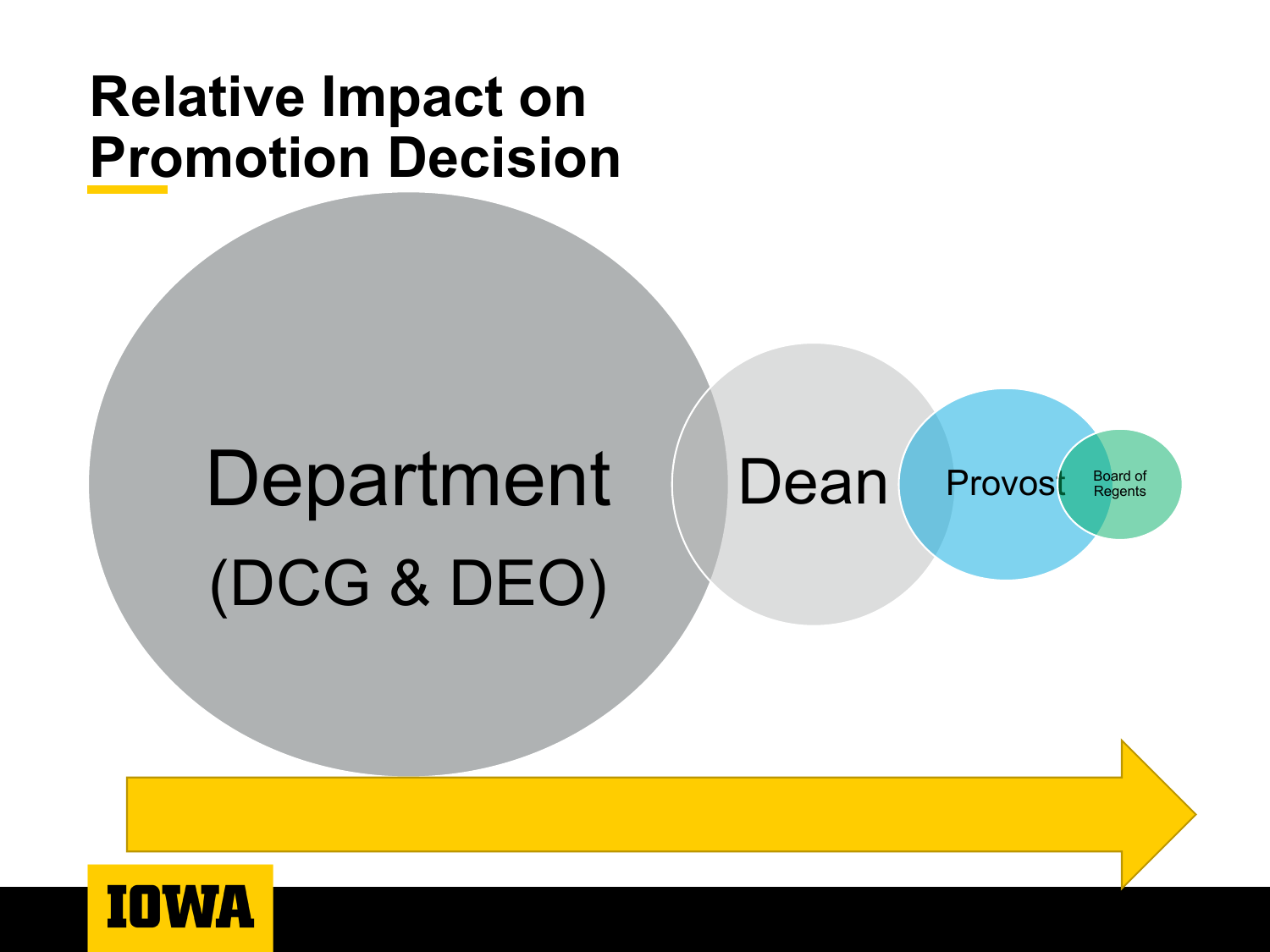#### **Time to Promotion**

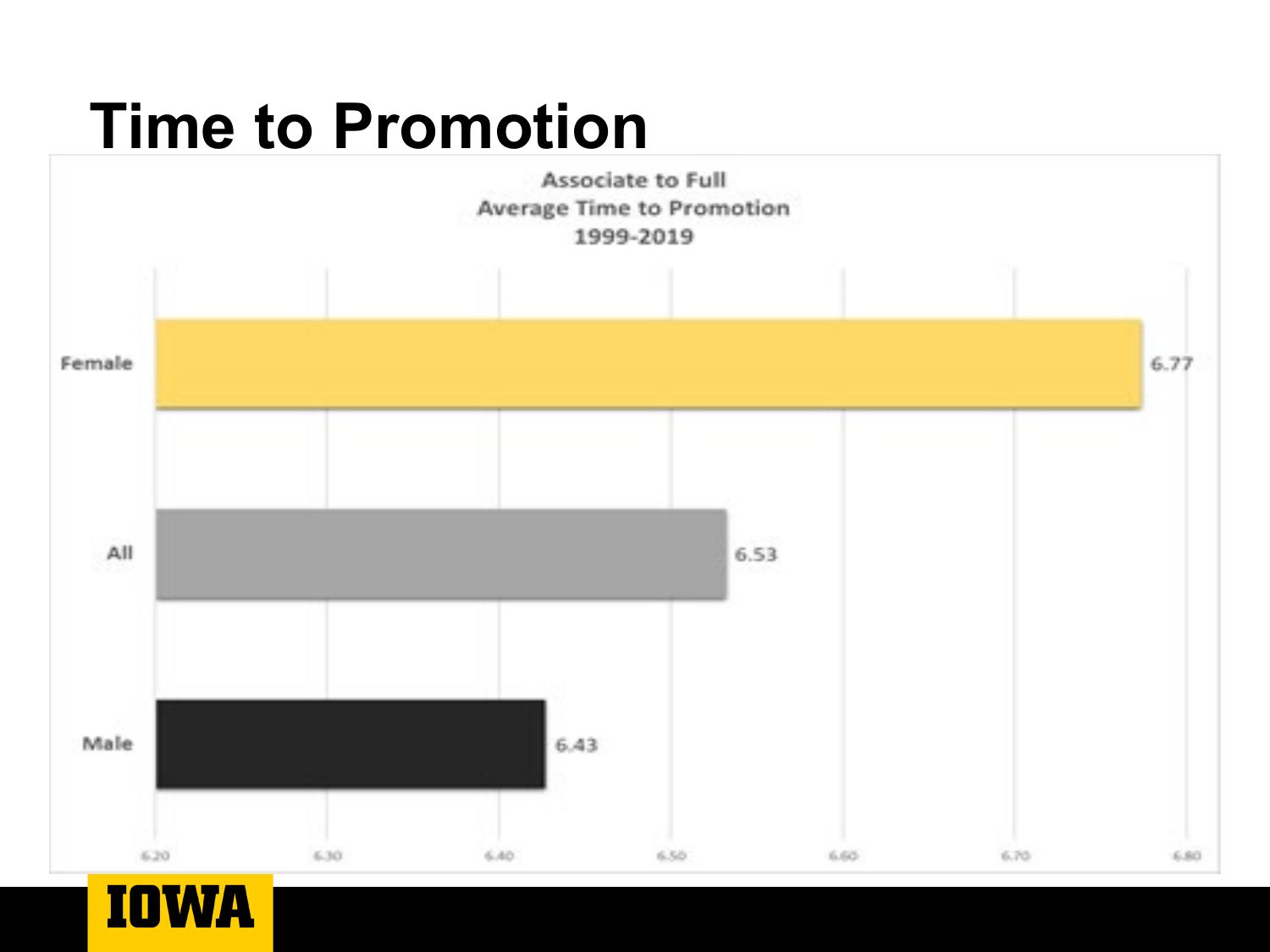#### **AVERAGE YEARS TO RANK BY COLLEGE AND GENDER**



PHARMACYGRADUATE CLAS MEDICINE DENTISTRY NURSING BUSINESS EDUCATIO ENGINEERINUSLIC HEALTH LAW

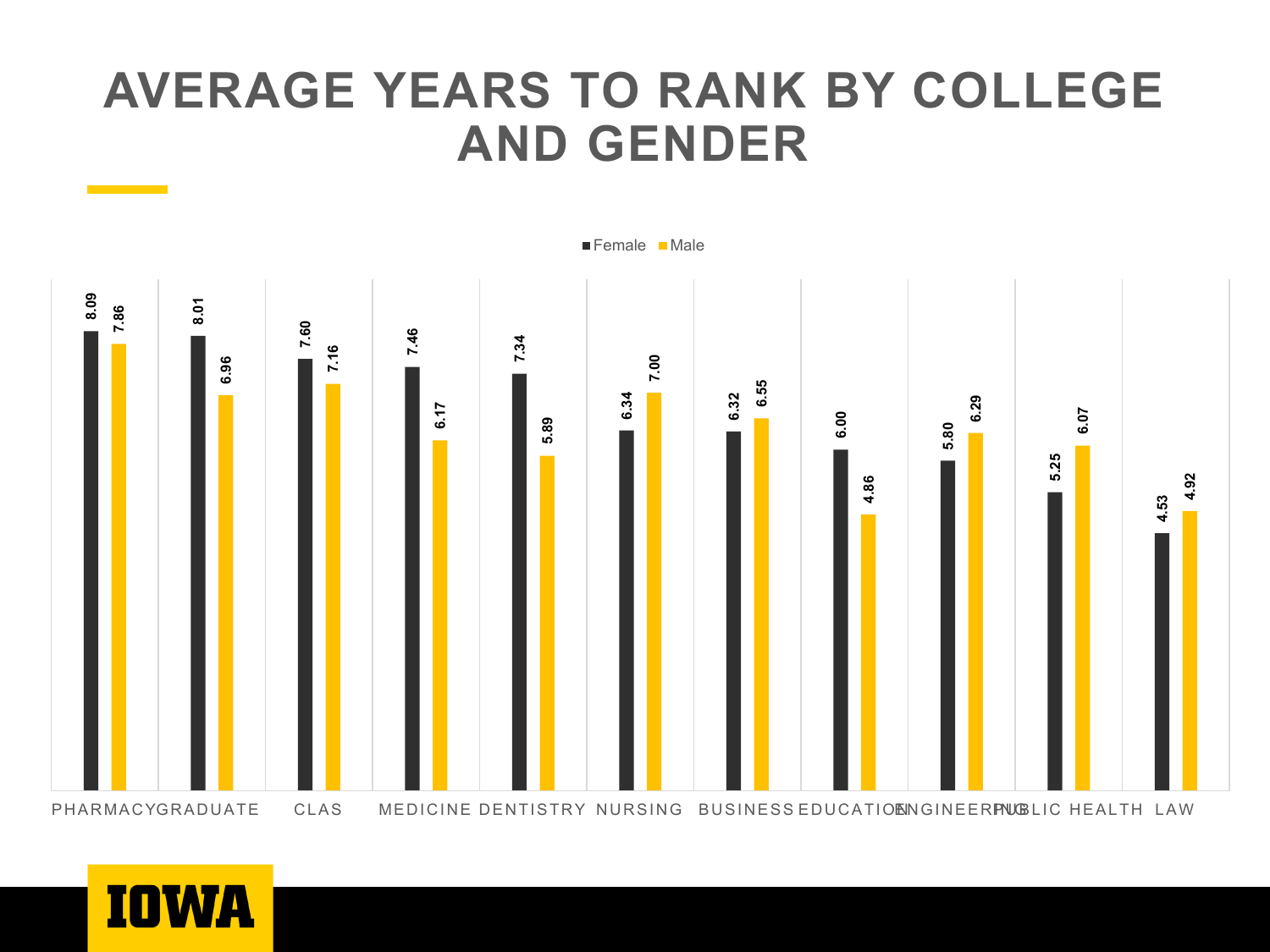#### **Discussion…**